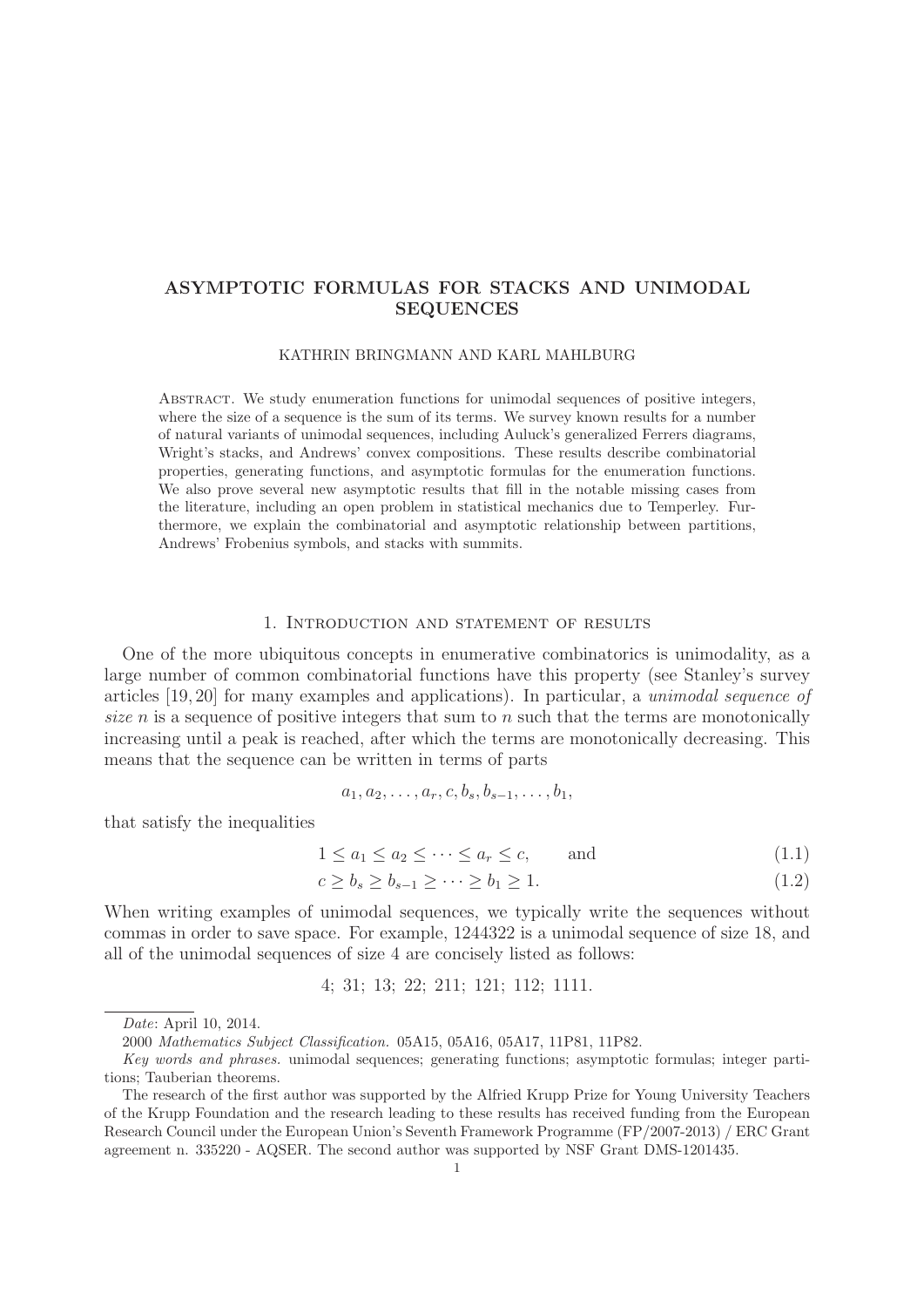This simple combinatorial definition and its variants have also appeared in the literature under many other names and contexts, including "stacks" [8,24–26], "convex compositions" [3], integer partitions [2, 5], and in the study of "saw-toothed" crystal surfaces in statistical mechanics [22]. Furthermore, it is also appropriate to mention the closely related concept of "concave compositions", which were studied in  $[1-3, 6, 17]$ , although we will not further discuss these sequences.

The purposes of this paper are twofold. First, we concisely review previous work on enumeration functions related to stacks, unimodal sequences, and compositions, including the corresponding generating functions, and their asymptotic behavior when known. Second, we provide new asymptotic formulas that successfully fill in the notable missing cases from the literature. Along the way we describe some of the analytic techniques that were used in proving the previously known asymptotic formulas, including the theory of modular forms, Euler-MacLaurin summation, and Tauberian theorems; broadly speaking, these methods allow us to use the analytic properties of generating series in order to determine the asymptotic behavior of their coefficients. In order to prove the new asymptotic formulas, we also introduce additional techniques such as the Constant Term Method and Saddle Point Method, which have been less widely used in this combinatorial setting.

Before presenting the definitions of the many variants of unimodal sequences, we first highlight a potential ambiguity in the enumeration of sequences that satisfy (1.1) and (1.2). In particular, if the largest part is not unique, then there are multiple choices for the "summit" c. There are therefore two natural enumeration functions, as these choices may or may not be counted distinctly, and the majority of the enumeration functions thus occur in closely related pairs, corresponding to whether or not the summit is distinguished. For the first type of enumeration function, we canonically choose the summit  $c$  to be the last instance of the largest part in the sequence.

We now describe the various enumeration functions for unimodal sequences, adopting Wright's terminology as much as possible – we refer to all examples as "stacks" of various types, and we represent unimodal sequences visually by diagrams in which a sequence of blocks are stacked in columns. The first definition is that of a stack, which is simply a unimodal sequence with  $c > b_s$ ; this means that each distinct sequence is counted once, without regard to the multiplicity of the largest part. Following Wright's notation in [24], we denote the number of stacks of size n by  $s(n)$  (this function has also been called  $Q(n)$  in the enumeration of "Type B partitions" found in  $[8]$ , and  $u(n)$  in Section 2.5 of  $[21]$ ).

Following the alternative method of enumeration, a *stack with summit* is defined to be a stack in which one of the largest parts is marked (this represents the possible different choices of c in  $(1.1)$  and  $(1.2)$ ). In other words, we distinguish between stacks in which a different instance of the largest part is marked as the summit. We write the enumeration function for stacks with summits of size n as  $ss(n)$ ; this is also found as  $\sigma\sigma(n)$  in Section 3 of [1], as  $v(n)$  in the study of "V-partitions" in Section 2.5 of [21], and as  $X(n-1)$  in [3], where Andrews' definition of "convex compositions" (which implicitly have a unique largest part) is equivalent to stacks with summits, up to a minor normalization.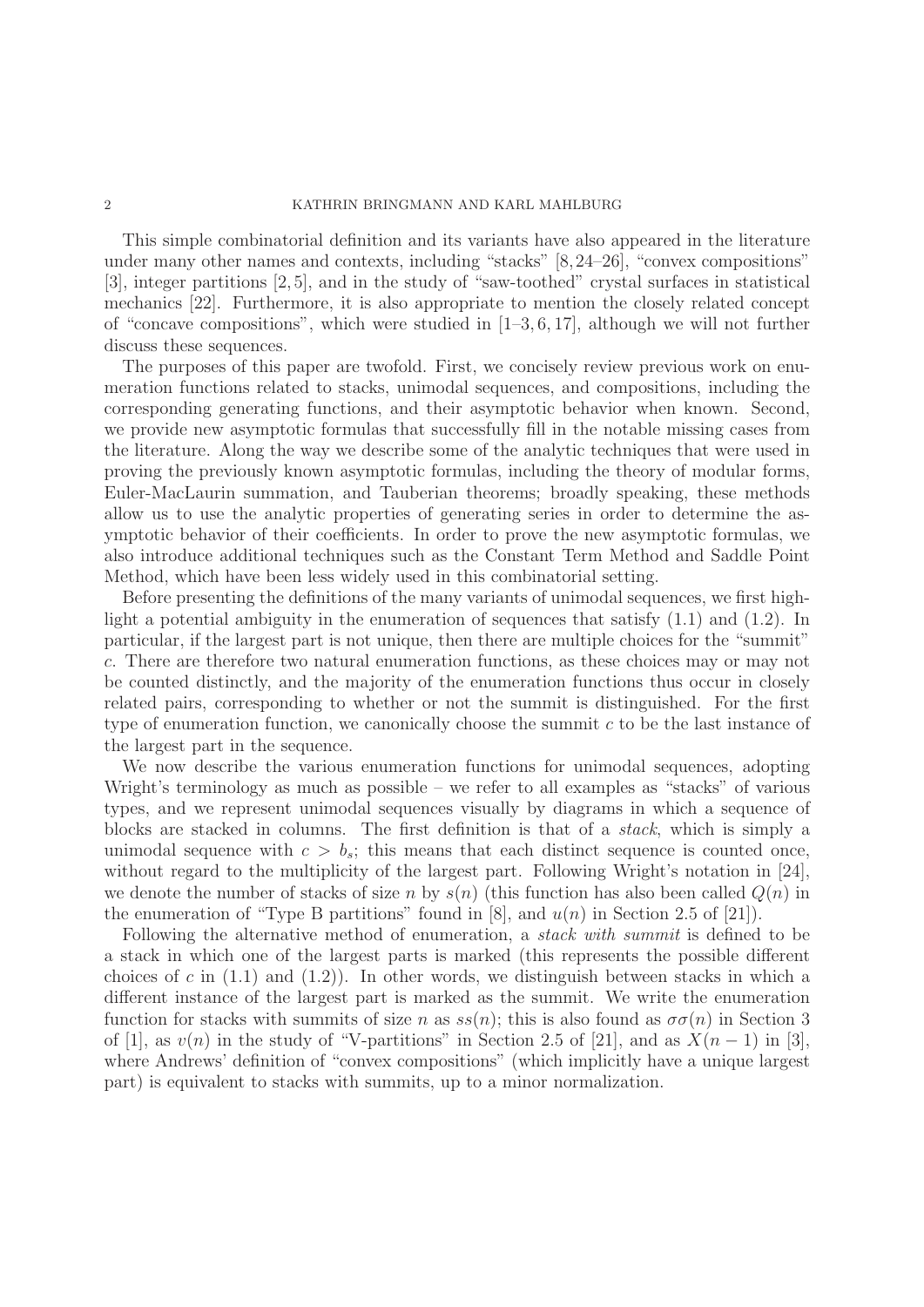For example, the stacks of size 4 were listed previously, and if we represent the marked parts as overlined, then the stacks with summits of size 4 are

 $\overline{4}$ ;  $\overline{3}1$ ;  $1\overline{3}$ ;  $\overline{2}2$ ;  $2\overline{2}$ ;  $\overline{2}11$ ;  $1\overline{2}1$ ;  $11\overline{2}$ ;  $\overline{1}111$ ;  $1\overline{1}11$ ;  $11\overline{1}1$ ;  $111\overline{1}$ ,

so  $s(4) = 8$  and  $ss(4) = 12$ . See Figures 1 and 2 for examples of the diagrams of stacks and stacks with summits. The relevant generating functions, which first appeared in [8] and [1], respectively, are

$$
\mathcal{S}(q) := \sum_{n\geq 0} s(n)q^n = 1 + \sum_{m\geq 1} \frac{q^m}{(q)_{m-1}^2 (1 - q^m)},
$$
\n(1.3)

$$
\mathscr{S}_s(q) := \sum_{n\geq 0} s s(n) q^n = \sum_{m\geq 0} \frac{q^m}{(q)_m^2}.
$$
\n(1.4)

Here we have used the standard notation for  $q$ -factorials, namely

$$
(a)_n = (a;q)_n := \prod_{j=0}^{n-1} (1 - aq^j)
$$

for  $n \geq 0$ . In order to understand these generating functions, observe that the *mth* term generates all stacks (respectively, stacks with summits) with largest part exactly m.



FIGURE 1. Diagram for the stack 1244322.



FIGURE 2. Diagrams for the stacks with summits  $12\overline{4}4322$  and  $124\overline{4}322$ , respectively, where the summits are distinguished by a mark at the top of the column.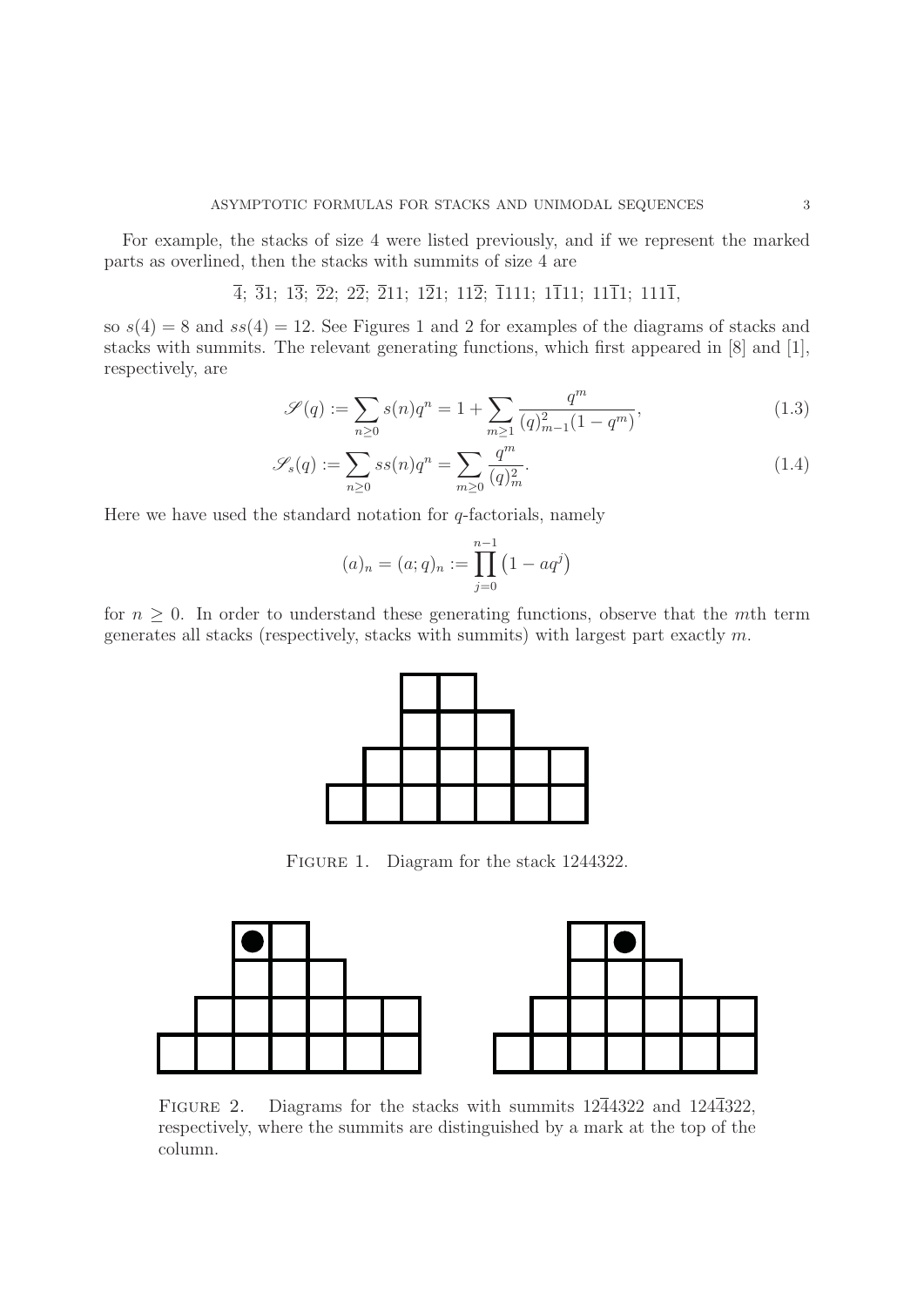### 4 KATHRIN BRINGMANN AND KARL MAHLBURG

The next definition is that of a *receding stack*, which must satisfy  $(1.1)$  and  $(1.2)$  as well as the additional conditions

$$
a_j \ge a_{j+1} - 1 \quad \text{for } 1 \le j \le r - 1,\tag{1.5}
$$

$$
b_j \le b_{j+1} + 1 \quad \text{for } 1 \le j \le s - 1. \tag{1.6}
$$

In other words, the collections of  $a_i$ s and  $b_i$ s must both contain each part size from 1 to  $c-1$ at least once. Also, as in the case of stacks above, we further require  $c > b_s$  for this first type of enumeration function. Again following Wright [25], we denote the number of receding stacks of size n by  $q(n)$  (also written as  $P(n)$  in the enumeration of "Type A partitions" in [8]). Similarly, a receding stack with summit distinguishes one of the largest parts with a mark, and we denote the corresponding enumeration function by  $as(n)$ .

For example, the receding stacks of size 4 are

### 121; 1111;

and the receding stacks with summits of size 4 are

# $1\overline{2}1$ ;  $\overline{1}111$ ;  $1\overline{1}11$ ;  $11\overline{1}$ ;  $111\overline{1}$ ;

so  $q(4) = 2$  and  $qs(4) = 5$ . The generating functions for receding stacks (resp. with summits) are

$$
\mathcal{G}(q) := \sum_{n\geq 0} g(n)q^n = 1 + \sum_{m\geq 1} \frac{q^{m^2}}{(q)_{m-1}^2 (1-q^m)},
$$
\n(1.7)

$$
\mathcal{G}_s(q) := \sum_{n \ge 0} g s(n) q^n = \sum_{m \ge 0} \frac{q^{m^2}}{(q)_m^2}.
$$
 (1.8)

The generating function for  $q(n)$  was first given in [8], but to our knowledge, receding stacks with summits have not previously been described. This is likely due to the fact that  $(1.8)$  is better known as the generating function for  $p(n)$ , Euler's integer partition function, which has been widely studied in its own right [5]. We will describe the combinatorial relationship between partitions and receding stacks with summits in greater detail later in this paper.

Continuing with the definitions, a *shifted stack* is a sequence that satisfies  $(1.1)$ ,  $(1.2)$ , and  $(1.5)$ , with the additional condition  $c > b_s$ . Although this definition might also naturally be called "left-receding stacks", the terminology is inspired by Auluck's [8] and Wright's [25] observations that if each row is shifted left by half of a cell, then this is combinatorially equivalent to counting stacks of coins, or circular logs, with a single "peak". See Figure 3 for an example of a shifted stack represented by both types of diagrams (cf. Figure 2 in Auluck's original work [8]). The number of shifted stacks of size n is denoted by  $h(n)$  as in [25] (this function is also found as  $R(n)$  in the enumeration of "Type C partitions" in [8]). Similarly, a *shifted stack with summit* is a shifted stack with a distinguished occurrence of the largest part, and the enumeration function is now denoted by  $hs(n)$ ; these stacks previously appeared in Section 3 of [1], where they were referred to as "gradual stacks with summits", with enumeration function  $q\sigma(n)$ .

For example, the shifted stacks of size 4 are

121; 112; 1111;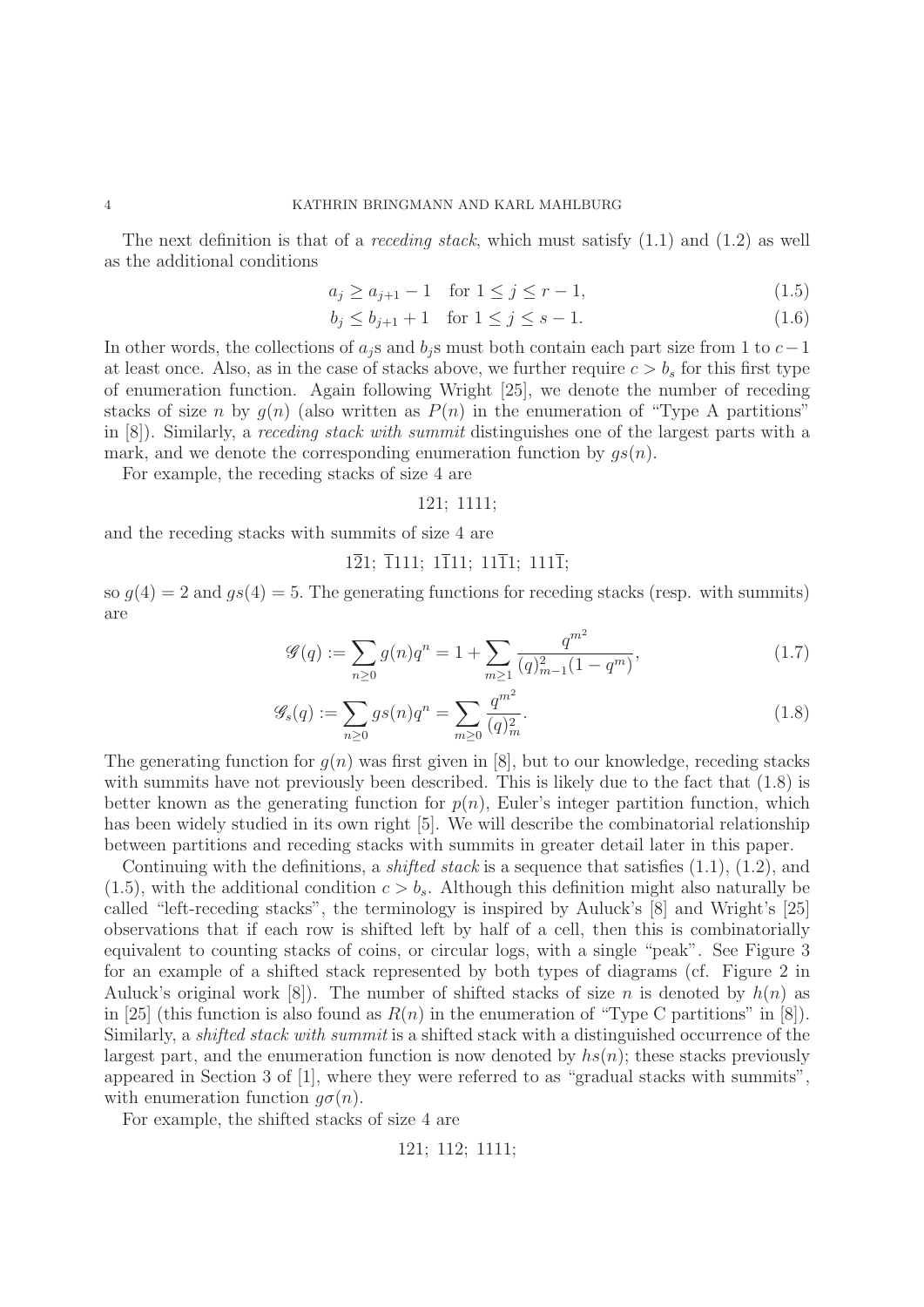

FIGURE 3. Two equivalent diagrams for the shifted stack 12231. The stack of coins diagram is obtained from the block diagram by successively shifting each row a half space to the left, and then replacing each block with a coin.

and the shifted stacks with summits of size 4 are

 $1\overline{2}1$ ;  $11\overline{2}$ ;  $\overline{1}111$ ;  $1\overline{1}11$ ;  $11\overline{1}1$ ;  $111\overline{1}$ ;

so  $h(4) = 3$  and  $hs(4) = 6$ . The generating functions for the two types of shifted stacks are first found in [8] and [1], respectively, and are given by

$$
\mathcal{H}(q) := \sum_{n\geq 0} h(n)q^n = 1 + \sum_{m\geq 1} \frac{q^{\frac{m(m+1)}{2}}}{(q)_{m-1}^2 (1-q^m)},
$$
(1.9)

$$
\mathcal{H}_s(q) := \sum_{n\geq 0} h s(n) q^n = \sum_{m\geq 0} \frac{q^{\frac{m(m+1)}{2}}}{(q)_m^2}.
$$
\n(1.10)

The final variants that we discuss in this paper were introduced by Andrews in [3], where he studied "strict convex compositions". We therefore define a strict stack to be a stack in which all of the inequalities in  $(1.1)$  and  $(1.2)$  are strict, and write the enumeration function as  $d(n)$  (this appeared as  $x_d(n)$  in [3], and as the enumeration function  $u^*(n)$ for "strict unimodal sequences" in [17]). Furthermore, a *semi-strict stack* (or "left-strict") requires strict inequalities only in (1.1), with the additional condition that the largest value is unique, so  $c > b_s$ . We denote the enumeration function for semi-strict stacks by  $dm(n)$ (this was denoted by  $x_m(n)$  in [3]). Note that the summits are already unique for strict and semi-strict stacks, so there are not enumeration functions of the second type.

For example, the strict stacks of size 4 are

$$
4; 31; 13; 121;
$$

and the semi-strict stacks of size 4 are

$$
4; 31; 13; 211; 121;
$$

so  $d(4) = 4$  and  $dm(4) = 5$ . The generating function for strict and semi-strict stacks are also found in [3], and are given by

$$
\mathscr{D}(q) := \sum_{n\geq 0} d(n)q^n = \sum_{m\geq 0} q^{m+1} (-q)_m^2, \qquad (1.11)
$$

$$
\mathcal{D}_m(q) := \sum_{n \ge 0} dm(n)q^n = \sum_{m \ge 0} \frac{(-q)_m q^{m+1}}{(q)_m}.
$$
\n(1.12)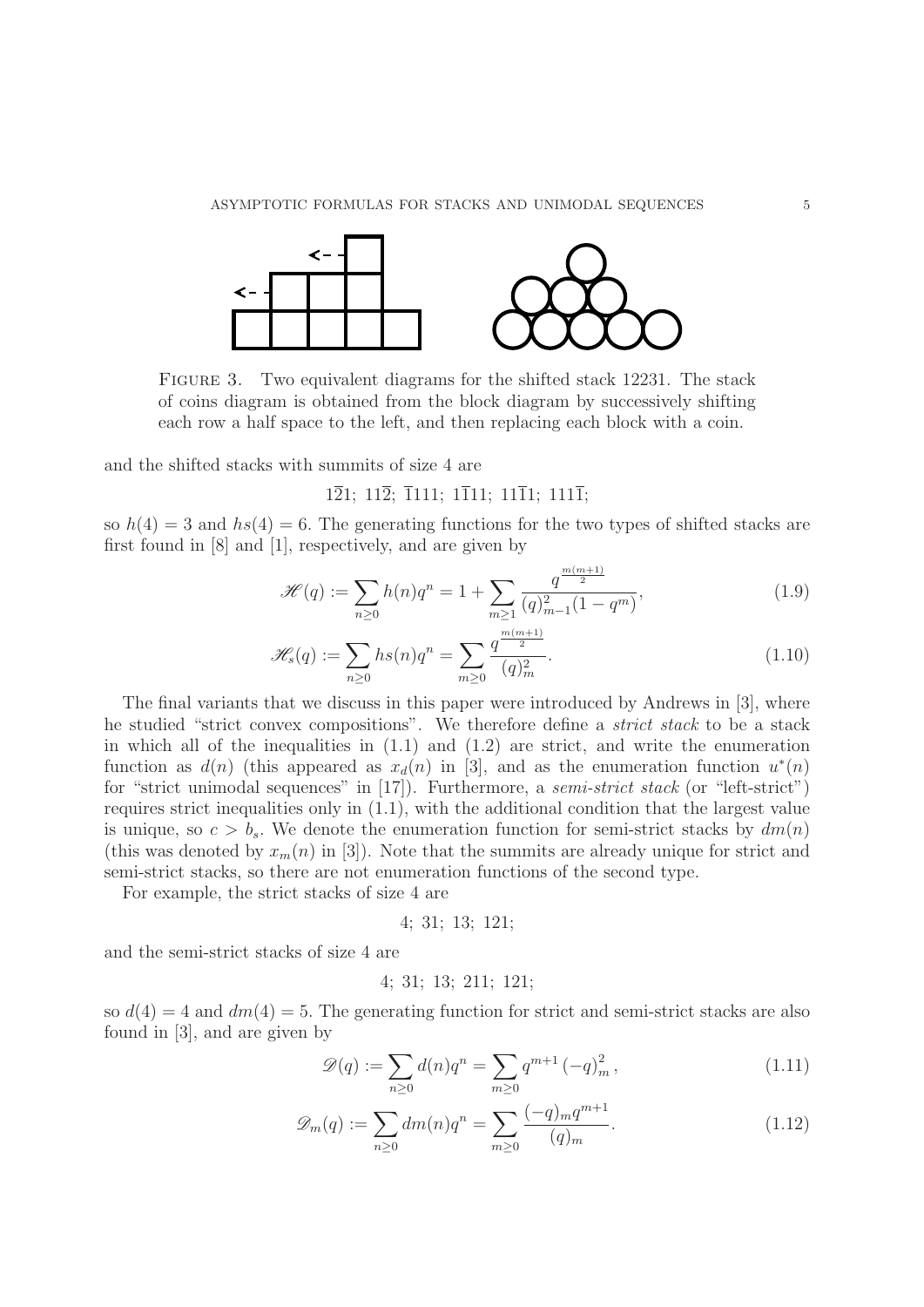All of the previously known asymptotic results for stacks are listed in Table 1. It is important to point out that in many cases the enumeration function is known to much greater precision than its main asymptotic term; this includes the full asymptotic expansion for  $q(n)$ and  $h(n)$  [25], an exact formula for  $qs(n)$  [16], and an asymptotic series with polynomial error for  $d(n)$  [17].

The asterisks in the second row indicate that in the case of  $ss(n)$  the asymptotic formula is not explicitly stated in either of the references, but can be obtained by combining Stanley and Wright's results. For completeness, the details and further context are discussed later in Section 5 of this paper.

| Objects            | <b>Functions</b> | $\mathcal{C}$                       | $\alpha$                 | β                  | References                  |
|--------------------|------------------|-------------------------------------|--------------------------|--------------------|-----------------------------|
| <b>Stacks</b>      | s(n)             | $2^{-3}3^{-\frac{3}{4}}$            | $\frac{5}{4}$            | $\frac{4}{3}$      | Auluck [8]                  |
| $\dots w/$ summits | ss(n)            | $2^{-3}3^{-\frac{3}{4}^*}$          | $rac{5}{4}$              | $\frac{4}{3}$ *    | Stanley* [21], Wright* [25] |
| Receding stacks    | g(n)             | $2^{-3}3^{-\frac{1}{2}}$            | 1                        | $\frac{2}{3}$      | Auluck [8]                  |
| $\dots w/$ summits | gs(n)            | $2^{-2}3^{-\frac{1}{2}}$            | 1                        | $\frac{2}{3}$      | Hardy-Ramanujan [12]        |
| Shifted stacks     | h(n)             | ?                                   | ?                        | $\frac{4}{5}$      | Wright [26]                 |
| $\dots w/$ summits | hs(n)            | $\overline{\mathcal{C}}$            | ?                        | $\overline{\cdot}$ |                             |
| Strict stacks      | d(n)             | $2^{-\frac{13}{4}}3^{-\frac{1}{4}}$ | $\frac{3}{4}$            | $\frac{2}{3}$      | Rhoades [17]                |
| Semi-strict stacks | dm(n)            | ?                                   | $\overline{\mathcal{C}}$ | $\overline{\cdot}$ |                             |

Table 1. Previous asymptotic formulas for stack enumeration functions, where the main asymptotic term is written in the form  $Cn^{-\alpha}e^{\pi\sqrt{\beta n}}$  as  $n \to \infty$ . See Section 5 for more details on how the formula for  $ss(n)$  follows from [21] and [25].

Our new results fill in the missing values and incomplete rows of Table 1. These missing cases are of longstanding interest, as they represent some of the earliest examples of unimodal enumeration problems, and have inspired much of the subsequent work in the area. Indeed, shifted stacks were first introduced in Temperley's original study of boundary cases for rectangular arrays in thermal equilibrium [22]. Auluck then investigated  $h(n)$  at Temperley's request [8], and proved that the exponential order lay in the bounded range  $\frac{2}{3} \leq \beta \leq \frac{5}{6}$ . The study was subsequently taken up by Wright [26], who improved the asymptotic analysis by study was subsequently taken up by Wright [26], who improved the asymptotic analysis by finding the exact exponent, showing that

$$
\log(h(n)) \sim \pi \sqrt{\frac{4}{5}n} \qquad \text{as } n \to \infty. \tag{1.13}
$$

Our first result gives precise asymptotic formula for shifted stacks and shifted stacks with summits, which is a significant improvement over  $(1.13)$ . We use the standard notation  $\phi := \frac{1+\sqrt{5}}{2}$  for the Golden Ratio.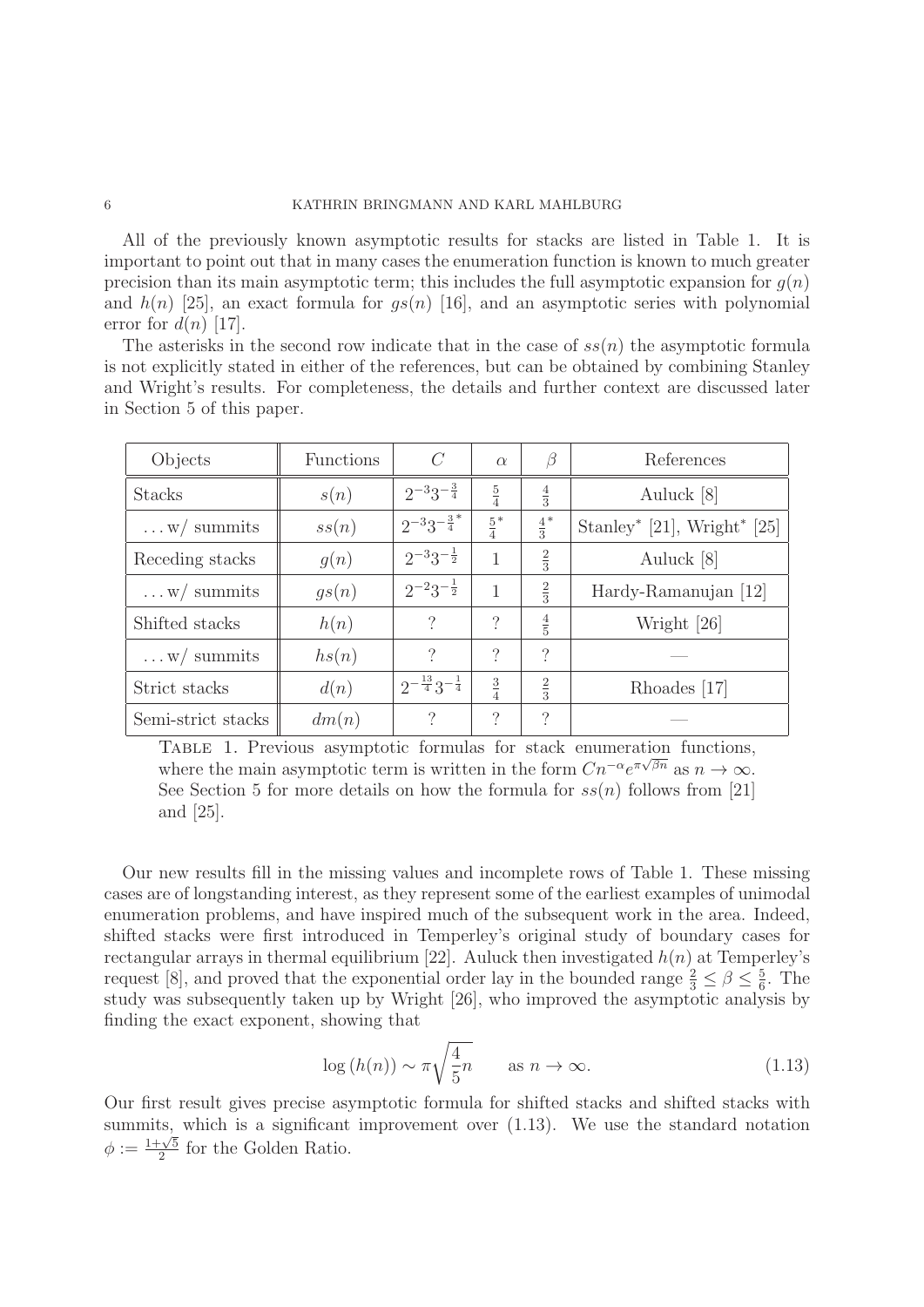**Theorem 1.1.** As  $n \to \infty$ , we have the asymptotic formulae

$$
h(n) \sim \frac{\phi^{-1}}{2\sqrt{25^{\frac{3}{4}}n}} e^{2\pi \sqrt{\frac{n}{5}}},
$$
  

$$
hs(n) \sim \phi \cdot h(n).
$$

Remark. As pointed out to us by R. Rhoades, Ramanujan's last letter to Hardy amazingly includes the generating function for shifted stacks with summits. Although he did not discuss the coefficients, nor their combinatorial significance, Ramanujan did provide the asymptotic expansion for the generating function (as was often the case in Ramanujan's work, he did not write his results in a strictly rigorous manner). See [23] and the further discussion in Section 4.2 of this paper for additional details. Combined with the techniques discussed in Section 3, Ramanujan's result could also be used to prove the asymptotic formula for  $hs(n)$ . However, we provide an additional proof of this case in Section 4, as our present techniques apply equally well to both formulas in Theorem 1.1.

Our next result does not directly appear in Table 1, but is inspired by a closer investigation of the combinatorial relationship between receding stacks with summits and integer partitions. We will review Andrews' definition of "Frobenius symbols" in Section 2.1 (see [4]), but for the purposes of stating our result we simply denote the number of Frobenius symbols of size n with no zeros in the top row by  $F_{\phi}(n)$ . We also define the notation  $F_0(n)$  for the number of Frobenius symbols of size n that do contain a zero in the top row. Since there are exactly  $p(n)$  Frobenius symbols of size n (again, see Section 2.1 for definitions), we have

$$
F_{\phi}(n) + F_0(n) = p(n). \tag{1.14}
$$

The following result provides a refined relationship between Frobenius symbols and receding stacks with summits, as well as its restriction to Frobenius symbols with a zero in the top row and receding stacks.

**Theorem 1.2.** Suppose that  $n, k \in \mathbb{N}_0$ .

- (i) The number of Frobenius symbols of size n and length k is equal to the number of receding stacks with summit of size n and summit k.
- (ii) The number of Frobenius symbols of size n and length k with a zero in the top row is equal to the number of receding stacks of size n and largest part k.

Remark. These results are a combinatorial refinement of known identities in the sense that if we ignore the parameter k, then Theorem 1.2 (i) implies that  $qs(n) = p(n)$ , while part (ii) implies that  $q(n) = F_0(n)$ . Both of these identities arose previously through the study of the relevant generating functions (the second identity is implicit in Andrews' work [2]; see Section 2.3 of the present paper for further details). Combined with the formulas for  $q(n)$ and  $qs(n)$  from Table 1, as well as  $(1.14)$ , one can also conclude that

$$
F_{\phi}(n) \sim F_0(n) \sim \frac{1}{8\sqrt{3}n} e^{\pi \sqrt{\frac{2}{3}n}}.
$$
\n(1.15)

This formula equivalently states that roughly half of all partitions (according to the uniform measure on partitions up to a given size) correspond to a Frobenius symbol that does not contain a zero in the top row, just as the "average" receding stack has two copies of its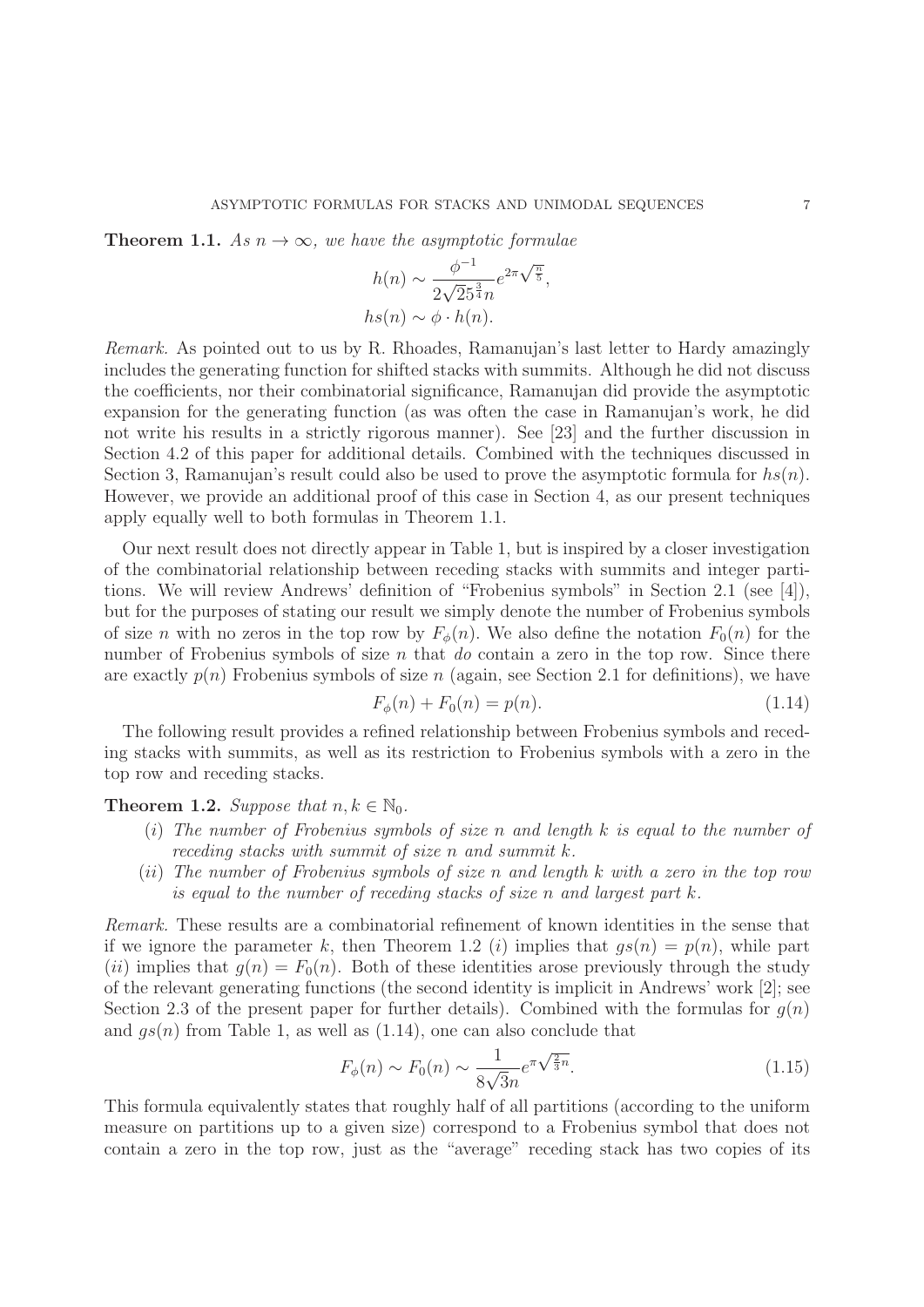largest part (since  $gs(n) \sim 2g(n)$ ). We also note that the asymptotic result (1.15) was recently generalized in [14].

Our final result fills in the last row of Table 1 by giving a formula for semi-strict stacks. Among the known results in Table 1, the case of strict stacks was perhaps the most difficult. The analysis for most of the other rows relied on some combination of combinatorial arguments, the transformation theory of (modular) theta functions, and/or the use of Euler-MacLaurin summation for asymptotic expansions. However, Andrews [3] showed that  $\mathscr{D}(q)$  can be expressed in terms of modular forms and Ramanujan's famous "mock theta functions", which were only recently placed into the modern framework of real-analytic automorphic forms thanks to Zwegers' seminal Ph.D. thesis [29] (see also [27]). Rhoades [17] then proved the asymptotic series expansion for  $d(n)$  by using an extended version of the Hardy-Ramanujan Circle Method that the present authors originally developed for the asymptotic analysis of such non-modular functions in [11].

Indeed, it is a very challenging problem to determine the automorphic properties of a generic hypergeometric q-series. Zagier's work on Nahm's conjecture in [28] provides a complete classification of the one-dimensional "Eulerian" q-series that are (weakly holomorphic) modular forms. S. Zwegers pointed out to us that since the shifted stack generating functions,  $\mathscr{H}(q)$  and  $\mathscr{H}_s(q)$ , are not on Zagier's finite list, this criterion implies that they are not modular forms. See the end of Section 4.1 for additional details.

In contrast, the case of semi-strict stacks is more similar to some of the earlier rows, as  $\mathscr{D}_m(q)$  can be expressed in terms of modular forms. We prove the final missing asymptotic formula using modular transformations and Ingham's Tauberian Theorem.

**Theorem 1.3.** As  $n \to \infty$ , we have the asymptotic formula

$$
dm(n) \sim \frac{1}{16n} e^{\pi\sqrt{n}}.
$$

The remainder of the paper is structured as follows. In Section 2 we define the Frobenius symbol of a partition, give a combinatorial bijection between partitions and receding stacks with summits, and finally prove Theorem 1.2 by relating Frobenius symbols with no zeros to receding stacks. In Section 3 we recall Ingham's Tauberian Theorem and then use it to prove Theorem 1.3. We next address the case of shifted stacks, using the Constant Term Method and Saddle Point Method to prove Theorem 1.1 in Section 4. Finally, we conclude in Section 5 by outlining the asymptotic analysis of stacks with summits and provide further discussion of Stanley's and Wright's works.

## **ACKNOWLEDGMENTS**

The authors thank Rob Rhoades and Sander Zwegers for helpful comments regarding historical works relevant to shifted stacks. The authors also thank the two anonymous referees for their suggestions.

## 2. Receding stacks, partitions, and Frobenius symbols

This section describes the combinatorial properties and asymptotic behavior of receding stacks, partitions, and Frobenius symbols. We prove Theorem 1.2 by presenting a simple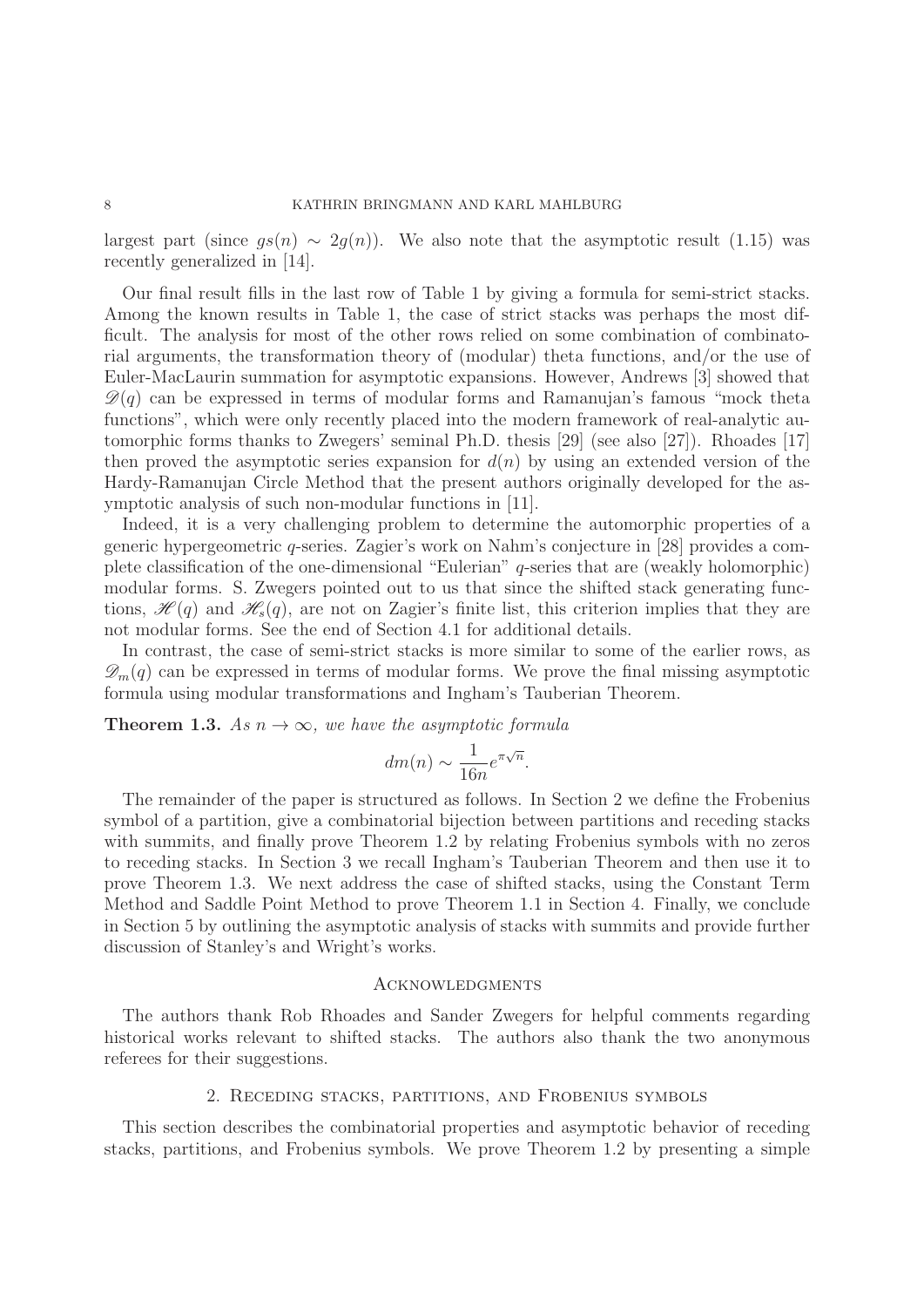bijection between partitions and receding stacks with summits, and then describe the relationship between these stacks and Frobenius symbols. Indeed, our map essentially gives a "conjugated" version of the Frobenius symbol (in the sense that certain rows and diagonal columns are interchanged), and it therefore comes as no surprise that our study also includes asymptotic results relevant to Andrews' study of Frobenius symbols with no zeros in the top row from [2].

2.1. **Frobenius symbols.** In [4], Andrews defined a Frobenius symbol as two equal-length sequences of strictly decreasing nonnegative integers, usually written in two rows as

$$
\begin{pmatrix} \alpha_1 & \alpha_2 & \dots & \alpha_k \\ \beta_1 & \beta_2 & \dots & \beta_k \end{pmatrix}.
$$

The *size* of such a symbol is defined to be the sum  $k + \alpha_1 + \cdots + \alpha_k + \beta_1 + \cdots + \beta_k$ , and the length is k.

The Frobenius symbols of size  $n$  are in bijective correspondence with the partitions of size n. The Ferrers diagram of a partition  $\lambda_1 + \cdots + \lambda_m$  begins with a row of  $\lambda_1$  blocks, which is then followed below by (left-justified) rows of  $\lambda_2, \ldots, \lambda_m$  blocks. Given such a diagram, the corresponding Frobenius symbol is constructed by first setting  $k$  to be the length of the main (southeast) diagnoal. The entry  $\alpha_i$  is then the length of the jth row that lies to the right of the diagonal, while  $\beta_j$  is the length of the jth column that is below the diagonal. For example, the partition  $4+4+3+3+1$  corresponds to the Frobenius symbol

$$
\begin{pmatrix} 3 & 2 & 0 \\ 4 & 2 & 1 \end{pmatrix}.
$$

Remark. It is straightforward to see that a Frobenius symbol with a zero in the top row corresponds to a partition in which the k-th largest part is exactly k for some  $k \geq 1$ .

2.2. **A bijection between partitions and receding stacks with summits.** We now describe a bijection between partitions and receding stacks with summits that proves Theorem 1.2. See Figure 4 for an example of the bijection.

Proof of Theorem 1.2. As in the construction of the Frobenius symbol corresponding to a partition, we begin by considering separately the portion of the Ferrers diagram to the right and below the main diagonal. The summit  $c$  of the receding stack is set to be the length of the main diagonal. The  $a_i$ s are determined by reading the portion of the diagram below the main diagonal as diagonal "rows", beginning with the lower-left cell, which automatically gives  $a_1 = 1$ . After reaching the summit c along the main diagonal, the  $b_i s$  are then found by reading diagonal "columns" to the right of the main diagonal. Proceeding along these columns, the lengths give the successive values of  $b_s, b_{s-1}, \ldots$ , ending with the upper-right cell, which gives  $b_1 = 1$ .

It is routine to verify that the receding stack conditions  $(1.1)$ ,  $(1.2)$ ,  $(1.5)$ , and  $(1.6)$  are always satisfied. One needs only keep in mind that the cells in the Ferrers diagram of a partition are fully left- and top-justified. It is also clear that this map is a bijection, as the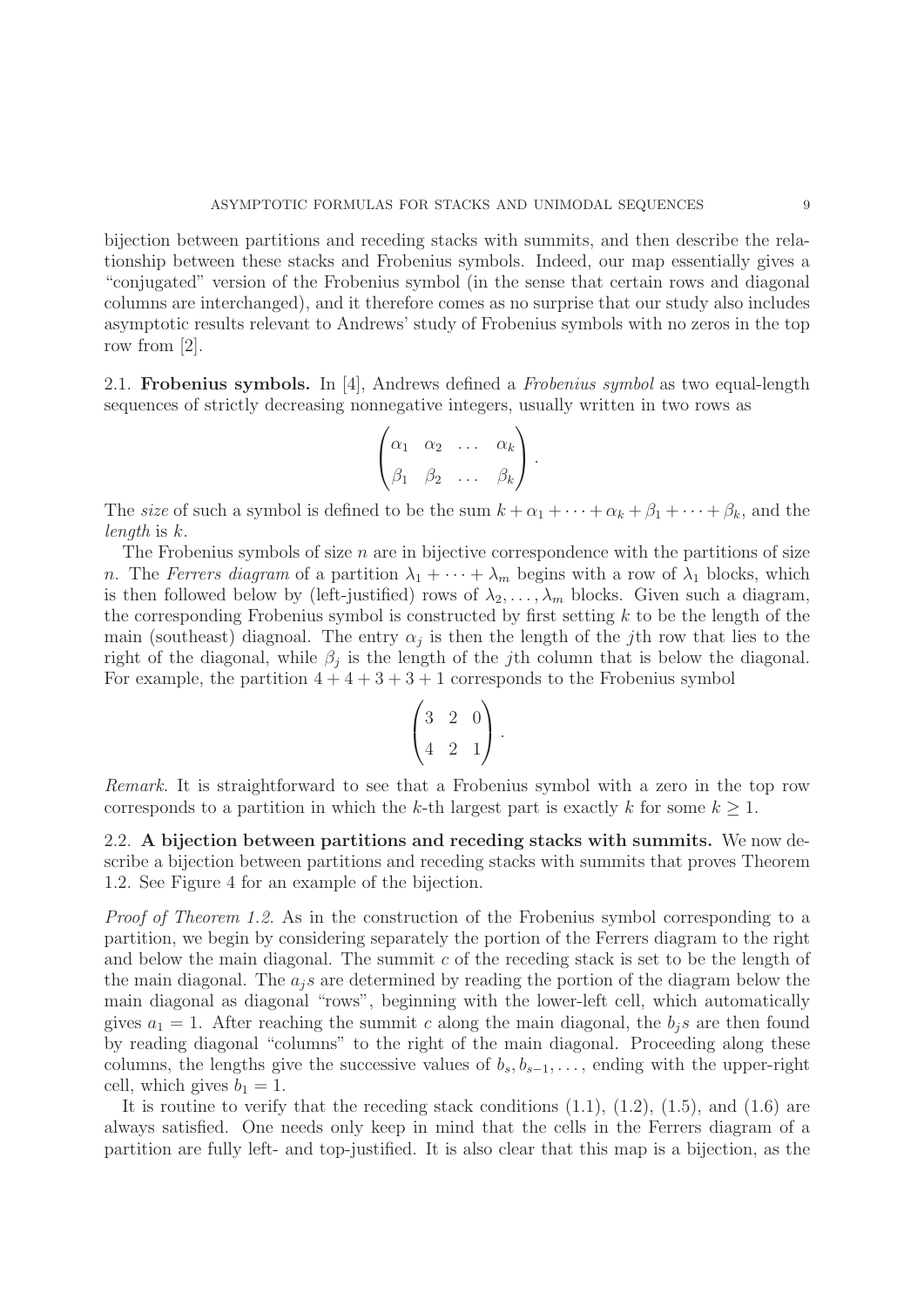



FIGURE 4. An illustration of the bijection that maps the partition  $4+4+$  $3+3+1$  to the receding stack with summit 11233221. Starting from the lowerleft corner in the partition and proceeding clockwise along its boundary, the unimodal sequence is constructed by reading the blocks of the partition along diagonals. The summit is marked on the main diagonal of the partition, which is also distinguished by the thickest dashed line in the figure.

procedure is easily reversible, giving a well-defined inverse map from receding stacks with summits to partitions, which completes the proof of part  $(i)$ .

For part *(ii)*, suppose that the Frobenius symbol of a partition has a zero in its top row. This implies that the main diagonal of its Ferrers diagram is longer than any diagonal to the right. Under the bijection described above, the summit  $c$  in the corresponding receding stack with summit is therefore canonically larger than all of the  $b_i$ s, and thus satisfies the definition of a receding stack.  $\Box$ 

Remark. The partition in Figure 4 is a relevant example for Theorem 1.2  $(ii)$ , as the corresponding Frobenius symbol in this case is  $\left(\begin{smallmatrix} 3 & 2 & 0 \\ 4 & 2 & 1 \end{smallmatrix}\right)$ .

2.3. **Asymptotic enumeration of Frobenius symbols with no zeros.** In this section we briefly describe how to conclude (1.15) from the work of Andrews, Auluck, and Hardy and Ramanujan. As defined in the introductory section, we recall that  $F_{\phi}(n)$  denotes the number of Frobenius symbols of size n with no zeros in the top row, and  $F_0(n)$  enumerates the number of Frobenius symbols of size  $n$  that do contain a zero in the top row (in particular, the final entry in the top row is the only one that can be zero).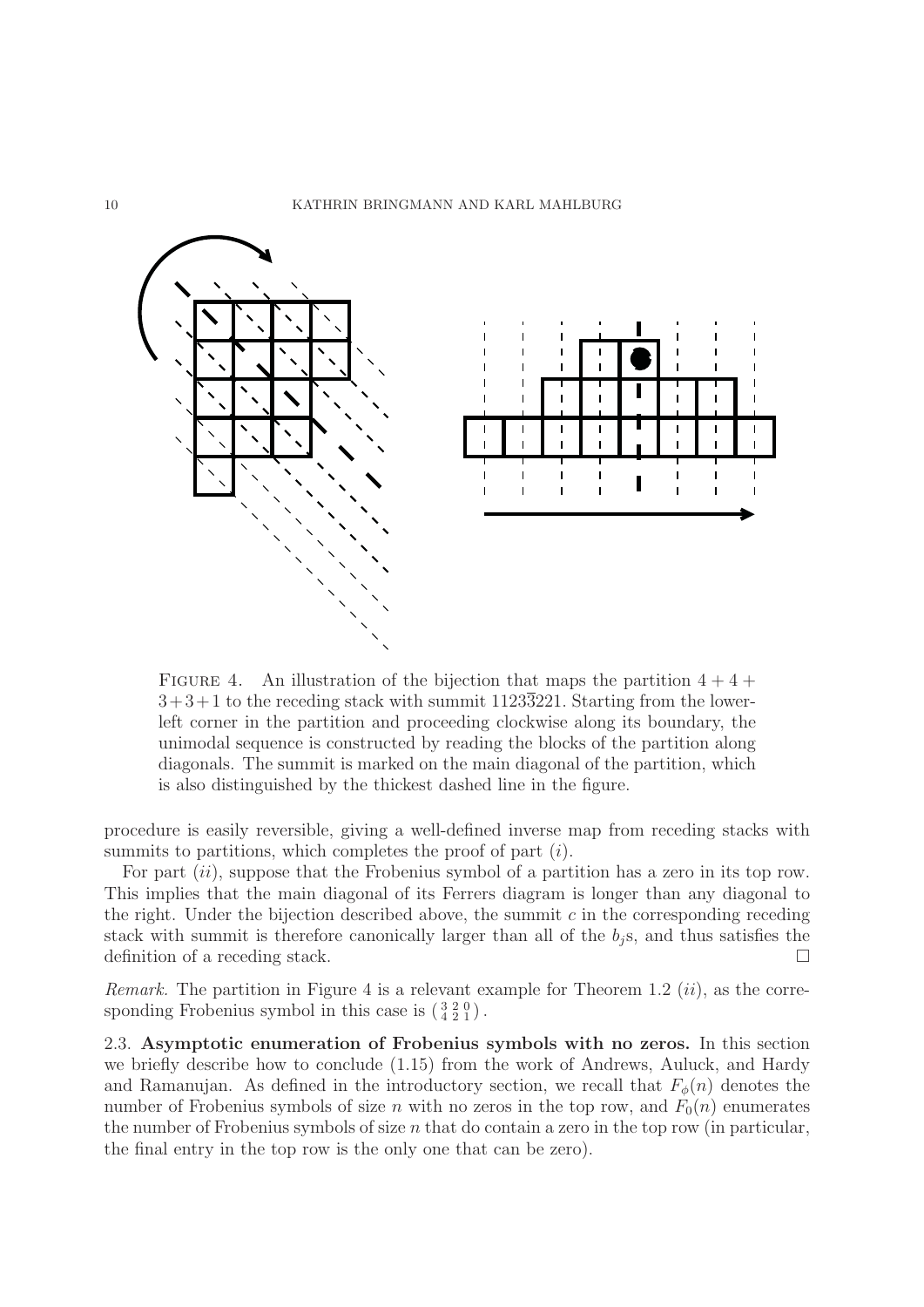Andrews showed in Lemma 12 (and the proof of Theorem 4) of [2] that the generating function for Frobenius symbols without zeros in the top row is

$$
\mathscr{F}_{\phi}(q) := \sum_{n\geq 0} F_{\phi}(n)q^n = \sum_{m\geq 0} \frac{q^{m^2+m}}{(q)_m^2}.
$$

The simple identity

$$
\sum_{m\geq 0} \frac{q^{m^2}}{(q)_m^2} = \sum_{m\geq 0} \frac{q^{m^2+m}}{(q)_m^2} + \left(1 + \sum_{m\geq 1} \frac{q^{m^2}}{(q)_{m-1}(q)_m}\right)
$$

can be rewritten as

$$
\mathcal{G}_s(q) = \mathcal{F}_\phi(q) + \mathcal{G}(q). \tag{2.1}
$$

Along with (1.8) and (1.14), this implies that

$$
\sum_{n\geq 0} F_0(n)q^n = \mathscr{G}(q).
$$

We therefore have  $F_0(n) = g(n)$  for all  $n \ge 0$ . Furthermore, comparing coefficients in (2.1), we also have

$$
gs(n) = F_{\phi}(n) + g(n).
$$
 (2.2)

As alluded to in Table 1, Auluck proved an asymptotic formula for  $g(n)$ ; in particular, equation (15) of [8] states that

$$
g(n) \sim \frac{1}{8\sqrt{3}n} e^{\pi\sqrt{\frac{2}{3}n}}.
$$

Table 1 also contains Hardy and Ramanujan's famous asymptotic formula for the partition function  $((1.41)$  in [12]), namely

$$
p(n) = gs(n) \sim \frac{1}{4\sqrt{3n}} e^{\pi\sqrt{\frac{2}{3}n}}.
$$

Combined with (2.2), this implies (1.15).

# 3. Ingham's Tauberian Theorem and semi-strict stacks

We begin this section by recalling a fundamental tool for analyzing the coefficients of combinatorial generating functions. Although Hardy and Ramanujan [12] were the first to use the analytic behavior of partition generating functions in order to study their coefficients, we also use a more refined result due to Ingham. We then apply these techniques to the case of semi-strict stacks, proving Theorem 1.3.

3.1. **Ingham's Tauberian Theorem.** We require the following Tauberian Theorem from [13], which allows us to describe the asymptotic behavior of the coefficients of a power series using the analytic nature of the series itself.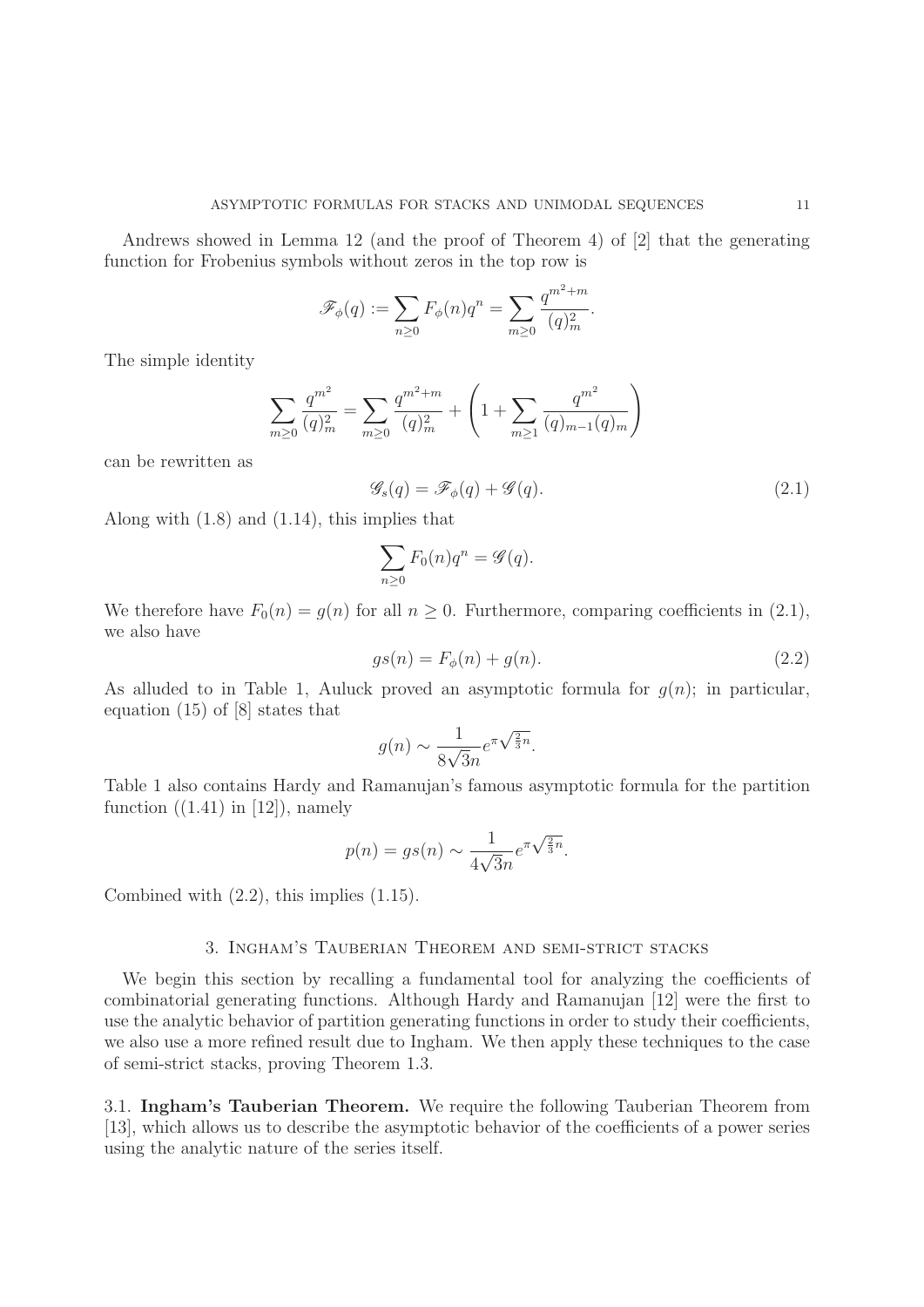**Theorem 3.1** (Ingham). Let  $f(q) = \sum_{n\geq 0} a(n)q^n$  be a power series with weakly increasing nonnegative coefficients and radius of convergence equal to 1. If there are constants  $4 > 0$ nonnegative coefficients and radius of convergence equal to 1. If there are constants  $A > 0$ ,  $\lambda, \alpha \in \mathbb{R}$  such that

$$
f\left(e^{-\varepsilon}\right) \sim \lambda \varepsilon^{\alpha} \exp\left(\frac{A}{\varepsilon}\right)
$$

as  $\varepsilon \to 0^+$ , then

$$
a(n) \sim \frac{\lambda}{2\sqrt{\pi}} \frac{A^{\frac{\alpha}{2} + \frac{1}{4}}}{n^{\frac{\alpha}{2} + \frac{3}{4}}} \exp\left(2\sqrt{An}\right)
$$

as  $n \to \infty$ .

In order to apply this theorem throughout the paper, we repeatedly use the following simple observation that guarantees increasing coefficients.

**Lemma 3.2.** Suppose that  $A(q) = \sum_{n\geq 0} a(n)q^n$  has non-negative coefficients  $a(n)$ . Then the series

$$
\sum_{n\geq 0} a'(n)q^n := \frac{1}{1-q}A(q)
$$

has monotonically increasing non-negative coefficients.

*Remark.* Lemma 3.2 (and therefore Theorem 3.1) are easily adapted to any series  $A(q)$  whose coefficients are strictly positive after some fixed index n .

3.2. **Asymptotic behavior of semi-strict stacks.** In order to apply Ingham's Tauberian Theorem to the case of semi-strict stacks, we must first understand the asymptotic behavior of the generating function  $\mathscr{D}_m(q)$  (cf. (1.12)). This is best accomplished not with the expression in (1.12), but rather by using an alternative expression given by Andrews in Theorem 1, equation  $(1.7)$  of  $[3]$  (see also  $(1.13)$ ). He proved that

$$
\mathcal{D}_m(q) = \frac{q\left(q^2; q^2\right)_{\infty}}{(1+q)(q)_{\infty}^2},\tag{3.1}
$$

which is a modular form, up to a rational expression in q. If we let  $q = e^{-\epsilon}$  as in Theorem 3.1, then the modular inversion formula for Dedekind's eta-function (page 121, Proposition 14 of [15]) implies that as  $\varepsilon \to 0^+$ 

$$
\left(e^{-\varepsilon}; e^{-\varepsilon}\right)_{\infty} \sim \sqrt{\frac{2\pi}{\varepsilon}} e^{-\frac{\pi^2}{6\varepsilon}}.\tag{3.2}
$$

*Proof of Theorem 1.3.* Applying  $(3.2)$  to  $(3.1)$ , we find that

$$
\mathscr{D}_m(q) \sim \frac{1}{4\sqrt{\pi}} \varepsilon^{\frac{1}{2}} e^{\frac{\pi^2}{4\varepsilon}} \tag{3.3}
$$

as  $\varepsilon \to 0^+$ . Furthermore, Lemma 3.2 applied to (3.1) (or to the original generating function  $(1.12)$ ) shows that the coefficients are monotonically increasing. Theorem 3.1 now directly gives the theorem statement.  $\Box$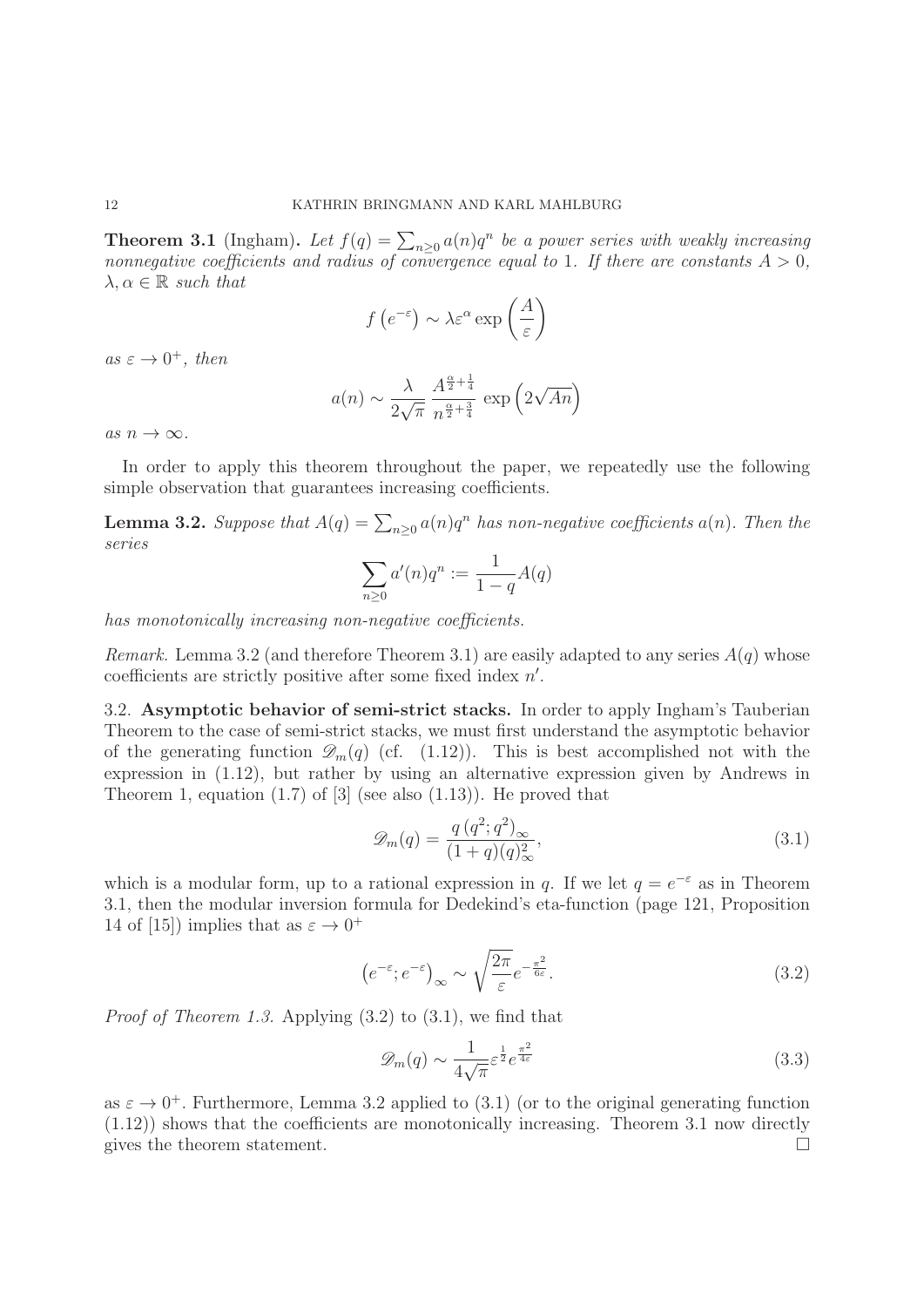### 4. Asymptotic behavior of shifted stacks

In this section we use a variety of tools from complex analysis and number theory to prove Theorem 1.1. In particular, we begin with the Constant Term Method, inserting an additional variable x in order to identify  $(1.9)$  as the constant term of the product of more recognizable number-theoretic functions. We then use Cauchy's Theorem to recover this coefficient as a contour integral. The asymptotic behavior of the integral is then obtained through the Saddle Point Method (which is described in general in Chapter 6 of [9]). Finally, the asymptotic behavior of  $h(n)$  is recovered from an application of Ingham's Tauberian Theorem. The asymptotic analysis of shifted stacks with summits proceeds very similarly. It should be noted that this approach is a standard (if not widely known) technique for determining the asymptotic behavior of hypergeometric q-series written in Eulerian form (cf. Proposition 5 in [28]). This technique can also be applied in settings where there is not an Eulerian q-series, such as the double summation studied in [10].

It is interesting to note that the Constant Term Method already appears in Auluck's paper [8], where he used this approach to derive alternative expressions for each of the generating functions (1.3), (1.7), and (1.9). However, in his asymptotic analysis of shifted stacks, he then relied on somewhat oblique comparisons to the (known) asymptotic behavior of integer partitions; the same is also true of Wright's work in [26]. Our main contribution is that we immediately apply analytic approximation techniques (such as modular transformations and the Saddle Point Method) after using the Constant Term Method, rather than seeking to find exact expressions for generating functions.

4.1. **Asymptotic analysis of shifted stacks and the proof of Theorem 1.1.** In order to study shifted stacks and prove the first asymptotic formula in Theorem 1.1, we begin by writing

$$
\mathcal{H}(q) = 1 + \text{coeff} \left[ x^0 \right] \left( \sum_{r \ge 0} \frac{x^{-r} q^{\frac{r^2 - r}{2}}}{(q)_r} \sum_{m \ge 1} \frac{x^m q^m}{(q)_{m-1}} \right)
$$
\n
$$
= 1 + \text{coeff} \left[ x^0 \right] \left( qx \left( -x^{-1} \right)_\infty \left( xq \right)_\infty^{-1} \right), \tag{4.1}
$$

where we have used the following two instances of the  $q$ -binomial theorem (cf. Theorem 2.1) in  $|5|$ :

$$
(x)_{\infty} = \sum_{m \ge 0} \frac{(-1)^m q^{\frac{m(m-1)}{2}} x^m}{(q)_m},
$$

$$
\frac{1}{(x)_{\infty}} = \sum_{m \ge 0} \frac{x^m}{(q)_m}.
$$

In order to further rewrite (4.1), we recall Jacobi's Triple Product formula, which is found in an elementary form as Theorem 14.6 in [7]. In order to work cleanly with modular transformations, it is convenient to make a linear change of variables and write the identity as

$$
(-x^{-1})_{\infty}(-xq)_{\infty}(q)_{\infty} = -q^{-\frac{1}{8}}x^{-\frac{1}{2}}\vartheta\left(u+\frac{1}{2};\frac{i\varepsilon}{2\pi}\right).
$$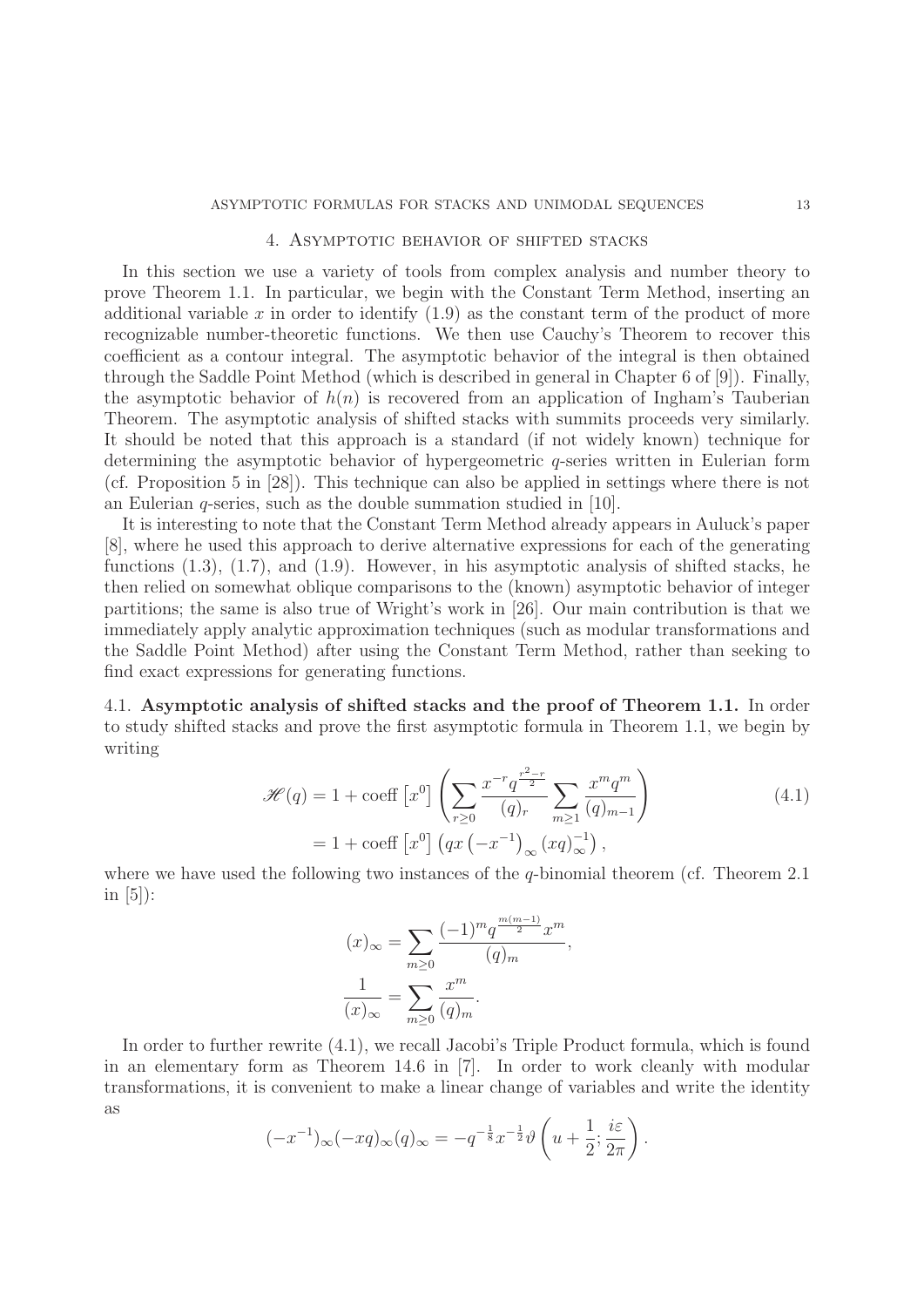Here we have set  $x = e^{2\pi i u}$ ,  $q = e^{-\varepsilon}$  with  $\varepsilon > 0$ , and the *Jacobi theta function* is given by

$$
\vartheta(u;\tau) := \sum_{n \in \frac{1}{2} + \mathbb{Z}} e^{\pi i n^2 \tau + 2\pi i n \left(u + \frac{1}{2}\right)}.
$$
\n(4.2)

We also use the *quantum dilogarithm* [28], which is given by

$$
\text{Li}_2(x; q) := -\log(x)_{\infty} = \sum_{m \ge 1} \frac{x^m}{m(1 - q^m)}.
$$

We note that the quantum dilogarithm is a  $q$ -deformation of the ordinary *dilogarithm*, defined for  $|x| < 1$  by

$$
\mathrm{Li}_2(x) := \sum_{m \geq 1} \frac{x^m}{m^2}.
$$

To be more precise, for  $|x| < 1$  we have

$$
\lim_{\varepsilon \to 0^+} \varepsilon \, \mathrm{Li}_2 \left( x; e^{-\varepsilon} \right) = \mathrm{Li}_2(x).
$$

Furthermore, if  $|x| < 1$  and  $B \geq 0$ , then the Laurent expansion of the quantum dilogarithm begins with the terms

$$
\text{Li}_2\left(e^{-B\varepsilon}x; e^{-\varepsilon}\right) = \sum_{m\geq 1} \frac{x^m e^{-Bm\varepsilon}}{m\left(1 - e^{-\varepsilon m}\right)} = \frac{1}{\varepsilon} \sum_{m\geq 1} \frac{x^m}{m^2} \left(1 - m\varepsilon \left(B - \frac{1}{2}\right) + O\left(\varepsilon^2\right)\right) \tag{4.3}
$$
\n
$$
= \frac{1}{\varepsilon} \text{Li}_2(x) + \left(B - \frac{1}{2}\right) \log(1 - x) + O(\varepsilon),
$$

where the series converges uniformly in x as  $\varepsilon \to 0^+$ .

Using the above definitions, we can therefore rewrite (4.1) as

$$
\mathscr{H}(q) = 1 - \frac{q^{\frac{7}{8}}}{(q)_{\infty}} \mathscr{A}(q),
$$

with

$$
\mathscr{A}(q) := \text{coeff} \left[ x^0 \right] \left( \vartheta \left( u + \frac{1}{2}; \frac{i \varepsilon}{2\pi} \right) \exp \left( \pi i u + \text{Li}_2 \left( x^2 q^2; q^2 \right) \right) \right). \tag{4.4}
$$

The modular inversion formula for the Jacobi theta function (cf. Proposition 1.3 (8) in [29]) implies that

$$
\vartheta\left(u+\frac{1}{2};\frac{i\varepsilon}{2\pi}\right)=i\sqrt{\frac{2\pi}{\varepsilon}}e^{-\frac{2\pi^2}{\varepsilon}\left(u+\frac{1}{2}\right)^2}\vartheta\left(\frac{2\pi\left(u+\frac{1}{2}\right)}{i\varepsilon};\frac{2\pi i}{\varepsilon}\right).
$$
\n(4.5)

We use Cauchy's Theorem to recover the constant coefficient from  $(4.4)$  as a contour integral, and further simplify by plugging in (4.2) and (4.5), obtaining

$$
\mathscr{A}(q) = -\sqrt{\frac{2\pi}{\varepsilon}} \int_{[0,1]+iC} \sum_{m\in\mathbb{Z}} \exp\left(-\frac{2\pi^2}{\varepsilon}(u+m)^2 + \pi i(u+m) + \text{Li}_2\left(x^2 q^2; q^2\right)\right) du \quad (4.6)
$$

$$
= -\sqrt{\frac{2\pi}{\varepsilon}} \int_{\mathbb{R}+iC} \exp\left(-\frac{2\pi^2}{\varepsilon}u^2 + \pi i u + \text{Li}_2\left(x^2 q^2; q^2\right)\right) du.
$$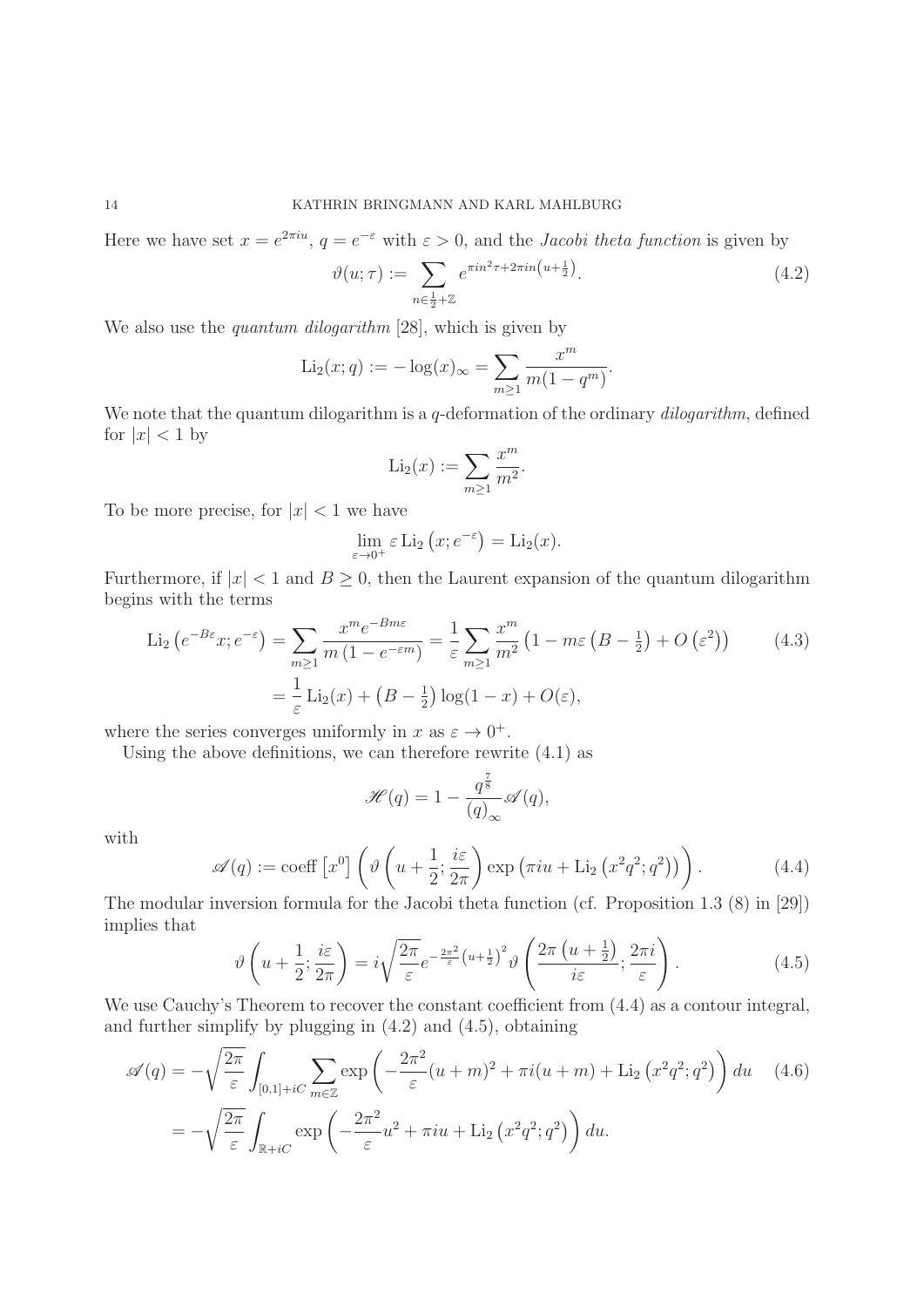Here the contour is defined by a positive constant  $C$  that will be specified later. Note that  $Li_2(x^2q^2; q^2)$  is (absolutely) convergent for all u in the upper-half plane.

In order to continue the analysis of the asymptotic behavior, we require the Laurent expansion of the quantum dilogarithm. By  $(4.3)$ , we have uniformly in x

$$
\text{Li}_2\left(x^2q^2; q^2\right) = \frac{1}{2\varepsilon} \text{Li}_2\left(x^2\right) + \frac{1}{2}\log\left(1 - x^2\right) + O(\varepsilon). \tag{4.7}
$$

We are now prepared to apply the Saddle Point Method to  $(4.6)$ , and begin by defining the function

$$
f(u) := -2\pi^2 u^2 + \frac{1}{2} \text{Li}_2\left(e^{4\pi i u}\right),
$$

which is the leading Laurent coefficient ( $\varepsilon^{-1}$ -term) of the exponential argument in (4.6). Noting that

$$
Li_2'(x) = -x^{-1}\log(1-x),
$$

we see that a critical point occurs when

$$
f'(u) = 2\pi i \left(2\pi i u - \log \left(1 - e^{4\pi i u}\right)\right) = 0,
$$

which has a unique solution in the upper half-plane given by  $u = v := \frac{i}{2\pi} \log(\phi)$ , where  $\phi := \frac{1+\sqrt{5}}{2}$  is the golden ratio. Equivalently, this point is also given by  $e^{2\pi i v} = \phi^{-1}$ . This also determines the most natural value for C in (4.6), namely  $C = \frac{\log(\phi)}{2\pi}$ , so that the contour passes through the critical point.

At the critical point, we evaluate

$$
f(v) = \frac{1}{2}\log^2(\phi) + \frac{1}{2}\text{Li}_2\left(\phi^{-2}\right) = \frac{\pi^2}{30},\tag{4.8}
$$

using the special value (found in Section I.1 of [28])

$$
\text{Li}_2\left(\phi^{-2}\right) = \frac{\pi^2}{15} - \log^2(\phi).
$$

We also need the value of the second derivative, so we calculate

$$
f''(u) = -4\pi^2 \left( 1 + \frac{2e^{4\pi i u}}{1 - e^{4\pi i u}} \right).
$$

Inserting the special value  $v$ , we then find

$$
f''(v) = -4\pi^2 \left(\frac{1+\phi^{-2}}{1-\phi^{-2}}\right) = -4\pi^2 \sqrt{5}.
$$

Writing  $u = v + \sqrt{\varepsilon}z$ , then yields that the integrand in (4.6) has the overall expansion

$$
\exp\left(\frac{f(u)}{\varepsilon} + \pi i u + \frac{1}{2}\log(1 - e^{4\pi i u}) + O(\varepsilon)\right)
$$
  
=  $\phi^{-1} \exp\left(\frac{f(v)}{\varepsilon} + \frac{f''(v)}{2}z^2 + O\left(\varepsilon^{\frac{1}{2}}\right)\right) = \phi^{-1} \exp\left(\frac{\pi^2}{30\varepsilon} + \frac{f''(v)z^2}{2}\right) \left(1 + O\left(\varepsilon^{\frac{1}{2}}\right)\right).$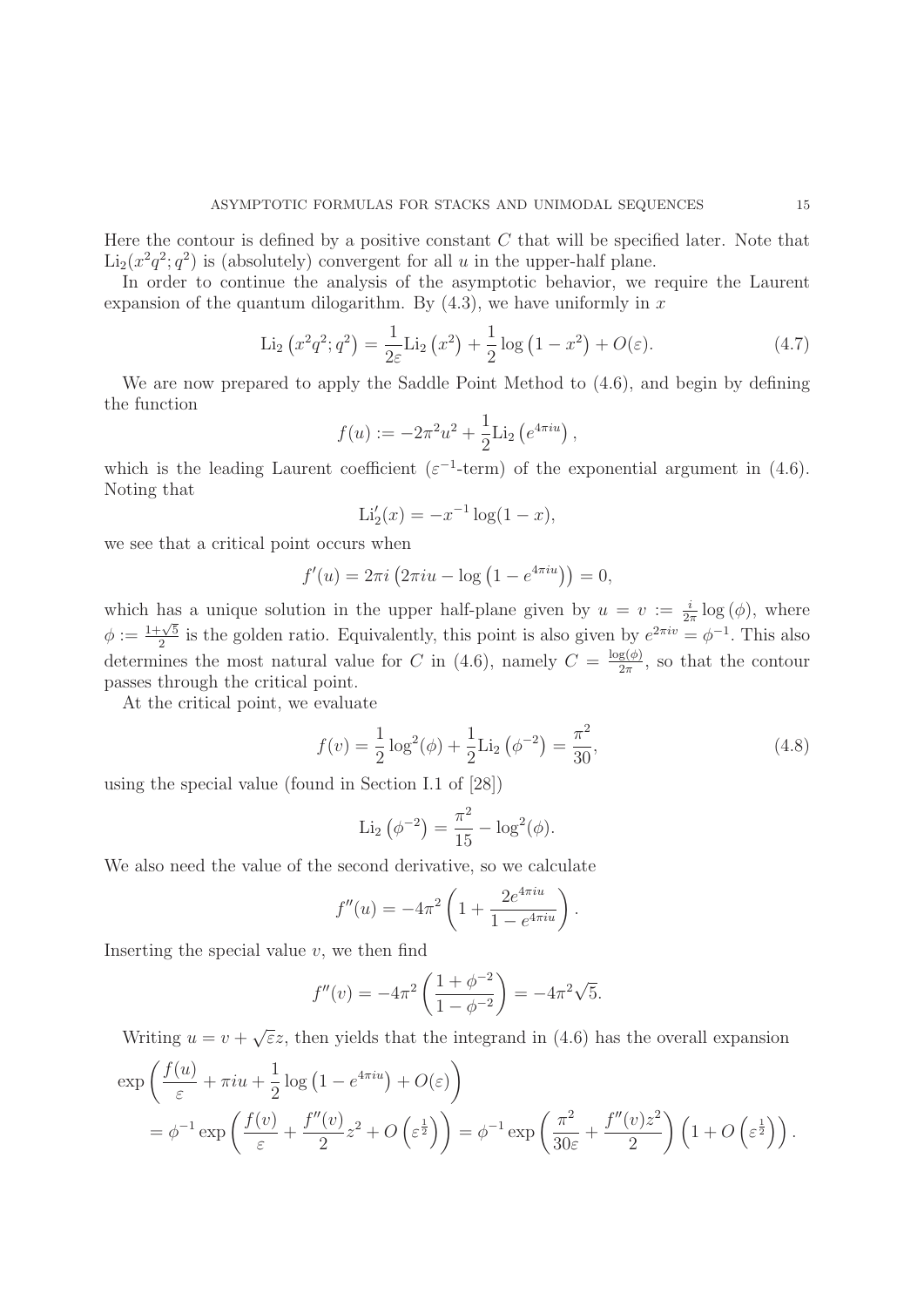#### 16 KATHRIN BRINGMANN AND KARL MAHLBURG

Inserting this into (4.6) and changing variables gives that

$$
\mathscr{A}\left(e^{-\varepsilon}\right) = -\sqrt{2\pi}\phi^{-1}e^{\frac{\pi^2}{30\varepsilon}}\left(1 + O\left(\varepsilon^{\frac{1}{2}}\right)\right)\int_{\mathbb{R}} e^{\frac{f''(v)z^2}{2}}dz.
$$
 (4.9)

The (Gaussian) integral evaluates to

$$
\sqrt{\frac{2\pi}{-f''(v)}} = \sqrt{\frac{1}{2\pi\sqrt{5}}},
$$

which implies that

$$
\mathscr{A}\left(e^{-\varepsilon}\right) = -\frac{\phi^{-1}}{5^{\frac{1}{4}}}e^{\frac{\pi^2}{30\varepsilon}}\left(1 + O\left(\varepsilon^{\frac{1}{2}}\right)\right). \tag{4.10}
$$

Recalling the asymptotic formula (3.2) and combining with (4.10), we finally have

$$
\mathcal{H}\left(e^{-\varepsilon}\right) \sim \frac{\phi^{-1}}{\sqrt{2\pi}\,5^{\frac{1}{4}}}\varepsilon^{\frac{1}{2}}e^{\frac{\pi^2}{5\varepsilon}}.\tag{4.11}
$$

In order to finish the proof of the first asymptotic formula in Theorem 1.1, we first apply Lemma 3.2 to (1.9) in order to conclude that  $\mathcal{H}(q)$  has monotonically increasing coefficients (this can also be shown directly from the definition of shifted stacks). We can then apply Theorem 3.1 to (4.11), with the constants  $\lambda = \frac{\phi^{-1}}{\sqrt{2\pi}5^{\frac{1}{4}}}, \alpha = \frac{1}{2}$ , and  $A = \frac{\pi^2}{5}$ . This finally gives the desired formula the desired formula

$$
h(n) \sim \frac{\phi^{-1}}{2\sqrt{2}\,5^{\frac{3}{4}}n} \, e^{2\pi\sqrt{\frac{n}{5}}}.
$$

We conclude this section by discussing Zagier's classification of modular  $q$ -series. If the series in  $(4.4)$  is re-expanded using the q-binomial theorem and  $(4.2)$ , we obtain the formula

$$
\mathcal{H}(q) = 1 + \frac{1}{(q)_{\infty}} \sum_{m \ge 0} \frac{q^{(2m+1)(m+1)}}{(q^2; q^2)_m}.
$$

This is not one of the seven examples given in Table 1 of [28], and is therefore not modular.

4.2. **Shifted stacks with summits.** We proceed as in (4.1), with the only difference being some small shifts in the second sum. In particular, we express the generating function as

$$
\mathscr{H}_s(q) = \text{coeff}\left[x^0\right] \left(\sum_{r\geq 0} \frac{x^{-r} q^{\frac{r(r-1)}{2}}}{(q)_r} \sum_{m\geq 0} \frac{x^m q^m}{(q)_m}\right) = 1 + \text{coeff}\left[x^0\right] \left(\left(-x^{-1}\right)_{\infty} (xq)_{\infty}^{-1}\right),
$$

and thereby conclude the asymptotic formula

$$
\mathcal{H}_s \left( e^{-\varepsilon} \right) = 1 + \frac{q^{-\frac{1}{8}}}{(q)_{\infty}} \sqrt{\frac{2\pi}{\varepsilon}} \int_{\mathbb{R}^+ iC} \exp \left( -\frac{2\pi^2 u^2}{\varepsilon} - \pi i u + \text{Li}_2 \left( x^2 q^2; q^2 \right) \right) du \tag{4.12}
$$

$$
\sim \phi \mathcal{H} \left( e^{-\varepsilon} \right).
$$

The extra factor of  $\phi$  arises from the fact that  $e^{\pi i u}$  in the integrand of (4.6) has been replaced by  $e^{-\pi i u}$ , recalling further that the critical point is given by  $e^{-2\pi i v} = \phi$ . Arguing as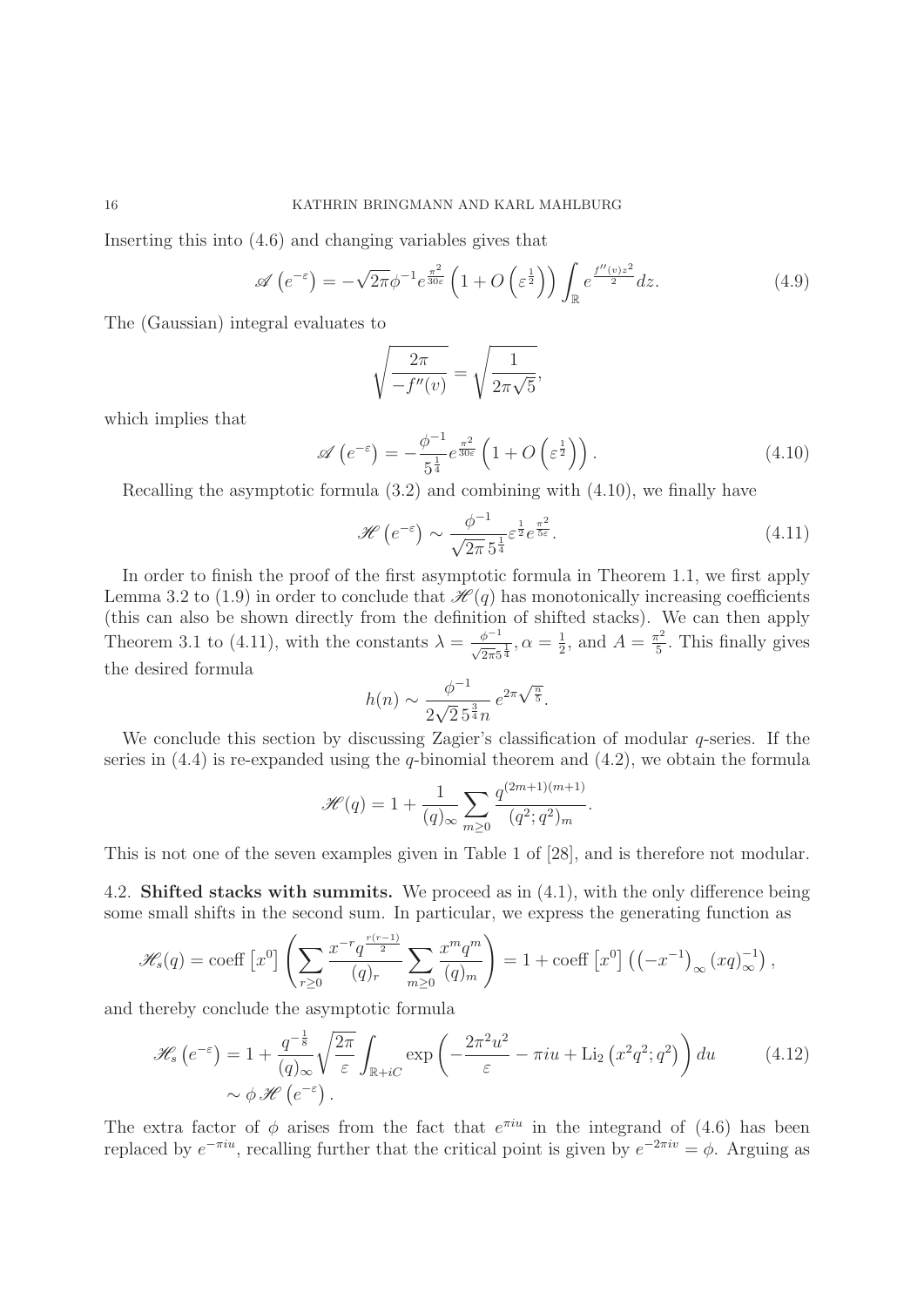before (using Lemma 3.2 on (1.10) and applying Theorem 3.1), we find a similar asymptotic relationship between the coefficients, concluding that

$$
h_s(n) \sim \phi \cdot h(n).
$$

*Remark.* As described by Watson in [23] (see equation  $(C)$ ), Ramanujan showed that

$$
\mathscr{H}_s(q) = (q)^{-1} G_{\frac{1}{2}}(q^2) ,
$$

where

$$
G_u(q) := \sum_{n \ge 0} \frac{q^{n(n+u)}}{(q)_n}.
$$

The famous Rogers-Ramanujan identities [18] state that if  $u = 0$  or 1, then

$$
G_u(q) = \frac{1}{(q^{1+r}; q^5)_{\infty} (q^{4-r}; q^5)_{\infty}}.
$$
\n(4.13)

The right-side of  $(4.13)$  is a modular function (up to a rational power of q), and as such its asymptotic expansion near  $q = 1$  is well-understood. Under the assumption that  $G_u(q)$  has an asymptotic expansion of the same shape for both integral and non-integral  $u$ , Ramanujan then recovered an expression equivalent to (4.12), although he did not offer any justification for this assumption.

### 5. Stacks with summits

In this final section we briefly outline how Stanley's and Wright's work in [21] and [25], respectively, together imply the asymptotic formula for stacks with summits from Table 1, namely that as  $n \to \infty$ ,

$$
ss(n) \sim \frac{1}{2^3 3^{\frac{3}{4}} n^{\frac{5}{4}}} e^{2\pi \sqrt{\frac{n}{3}}}.
$$
\n(5.1)

Specifically, Stanley provided a formula for the generating function of stacks with summits, using an inclusion-exclusion argument to prove Proposition 2.5.1 in [21], which gives that

$$
\mathscr{S}_s(q) = \frac{1}{(q)_{\infty}^2} \left(1 - L(q)\right). \tag{5.2}
$$

Here we have adopted Wright's notation for the "false theta function" (see equation (1.4) in [25])

$$
L(q) := \sum_{n\geq 1} (-1)^{n-1} q^{\frac{n(n+1)}{2}}.
$$

Wright's own analysis of stacks in [25] began with the closely related expression

$$
\mathscr{S}(q) = 1 + \frac{1}{(q)_{\infty}^2} L(q); \tag{5.3}
$$

this had previously appeared as equation (20) of [8]. Wright's proof can then essentially be followed verbatim with  $L(q)$  replaced by  $1-L(q)$ , which leads to the asymptotic formula for stacks with summits.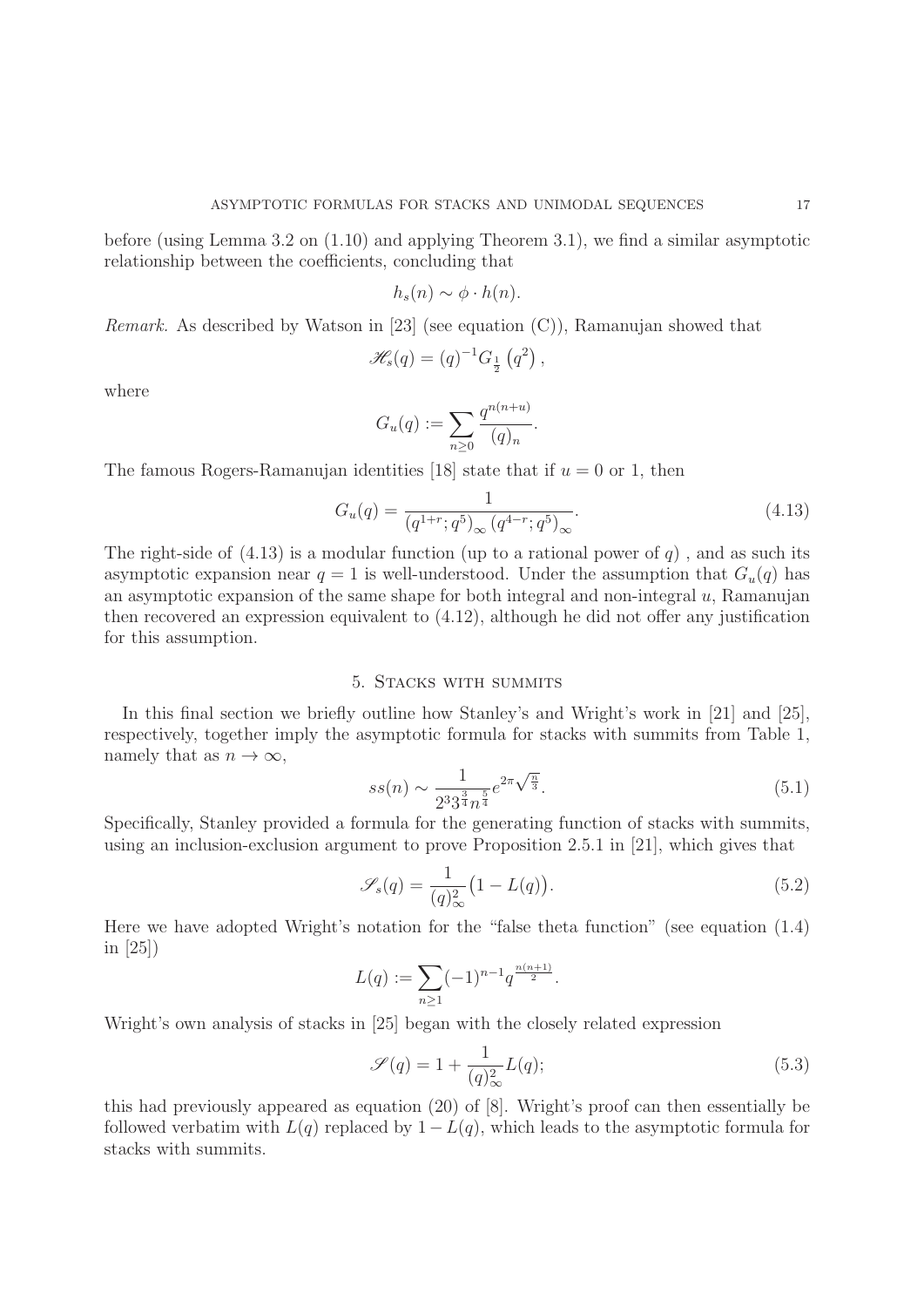#### 18 KATHRIN BRINGMANN AND KARL MAHLBURG

Remark. The generating function for stacks has often been defined with  $s(0) = 0$ , so that the constant term 1 is deleted from  $(1.3)$  and  $(5.3)$ ; this was the case in  $[8, 21, 25]$ . The main advantage of this convention is that the two stack variants are then related through the identity

$$
\mathscr{S}(q) + \mathscr{S}_s(q) = \frac{1}{(q;q)^2_{\infty}}.
$$

Remark. Although Stanley and Wright's arguments provide additional combinatorial and analytic information, we point out that (5.2) also follows immediately from a specialization of Heine's  $_2\phi_1$  transformation; in particular, set  $a = b = 0$  and  $c = t = q$  in Corollary 2.3 of  $|5|$ .

It is perhaps worthwhile (particularly for non-expert readers) to further discuss why Wright's proof can be modified in this manner. Wright's general argument follows the philosophy of the Circle Method, where the coefficients of a generating series are recovered by applying Cauchy's theorem, with the analysis further amplified by using asymptotic properties of the series near roots of unity. In the case of modular forms (such as the partition function, up to a power of q), Hardy and Ramanujan [12] (and later Rademacher [16]) used cuspidal expansions in order to derive exact formulas for the coefficients. However, the presence of the non-modular  $L(q)$  in (5.3) prevents a similarly powerful analysis for stacks.

Wright's modified approach instead has just one "Major Arc", around the exponential singularity at the cusp  $q = 1$ , and is useful as it can be applied to any series that can be expressed as the product of a weakly holomorphic modular form with poles at the cusps and a series with a convergent asymptotic expansion (e.g., a meromorphic Laurent series such as  $L(q)$ ). In particular, the terms in the asymptotic expansion of  $s(n)$  can then be found from the asymptotic expansion of  $L(q)$  near  $q = 1$ , which is proven by Euler-MacLaurin summation in Lemma 1 of [25]. If  $q = e^{-\varepsilon}$  and  $\varepsilon \to 0^+$ , then the first term of Wright's expansion is stated as

$$
L(q) = \frac{1}{2} + O(\varepsilon); \tag{5.4}
$$

in other words,  $L(q) \sim 1 - L(q)$ , so the asymptotic main terms for  $s(n)$  and  $ss(n)$  are identical.

Remark. Alternatively, (5.1) may also be proven by applying Ingham's Tauberian Theorem, which may be viewed as an even more broadly applicable version of the Circle Method, with a correspondingly weaker conclusion that only provides the main asymptotic term. Starting with  $(5.2)$  and  $(5.4)$ , one can use  $(3.2)$ , Theorem 3.1 and Lemma 3.2 from the present paper in order to conclude the claimed asymptotic formula for  $ss(n)$ .

## **REFERENCES**

- [1] G. Andrews, Ramanujan's "lost" notebook. IV. Stacks and alternating parity in partitions, Adv. in Math. **53** (1984), no. 1, 55–74.
- [2] G. Andrews, Concave compositions, Electron. J. Combin. **18** (2011), no. 2, Paper 6, 13 pp.
- [3] G. Andrews, Concave and convex compositions, Ramanujan J. **31** (2013), 67–82.
- [4] G. Andrews, Generalized Frobenius partitions, Memoirs Amer. Math. Soc., No. 301, 1984.
- [5] G. Andrews, The theory of partitions, Cambridge University Press, Cambridge, 1998.